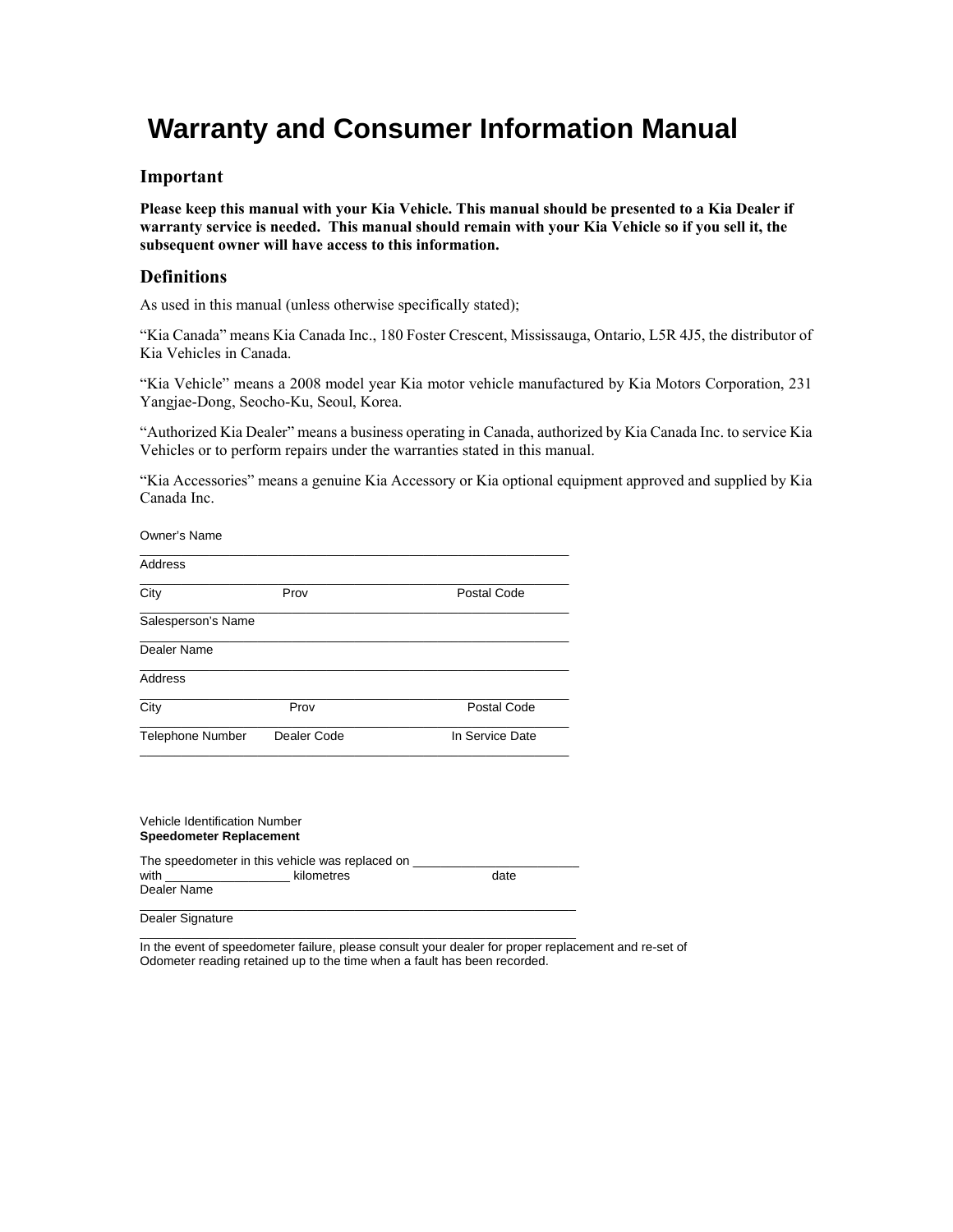# **Table of Contents**

| Replacement Parts and Accessories Limited Warranty  17 |  |
|--------------------------------------------------------|--|
|                                                        |  |
|                                                        |  |
|                                                        |  |
|                                                        |  |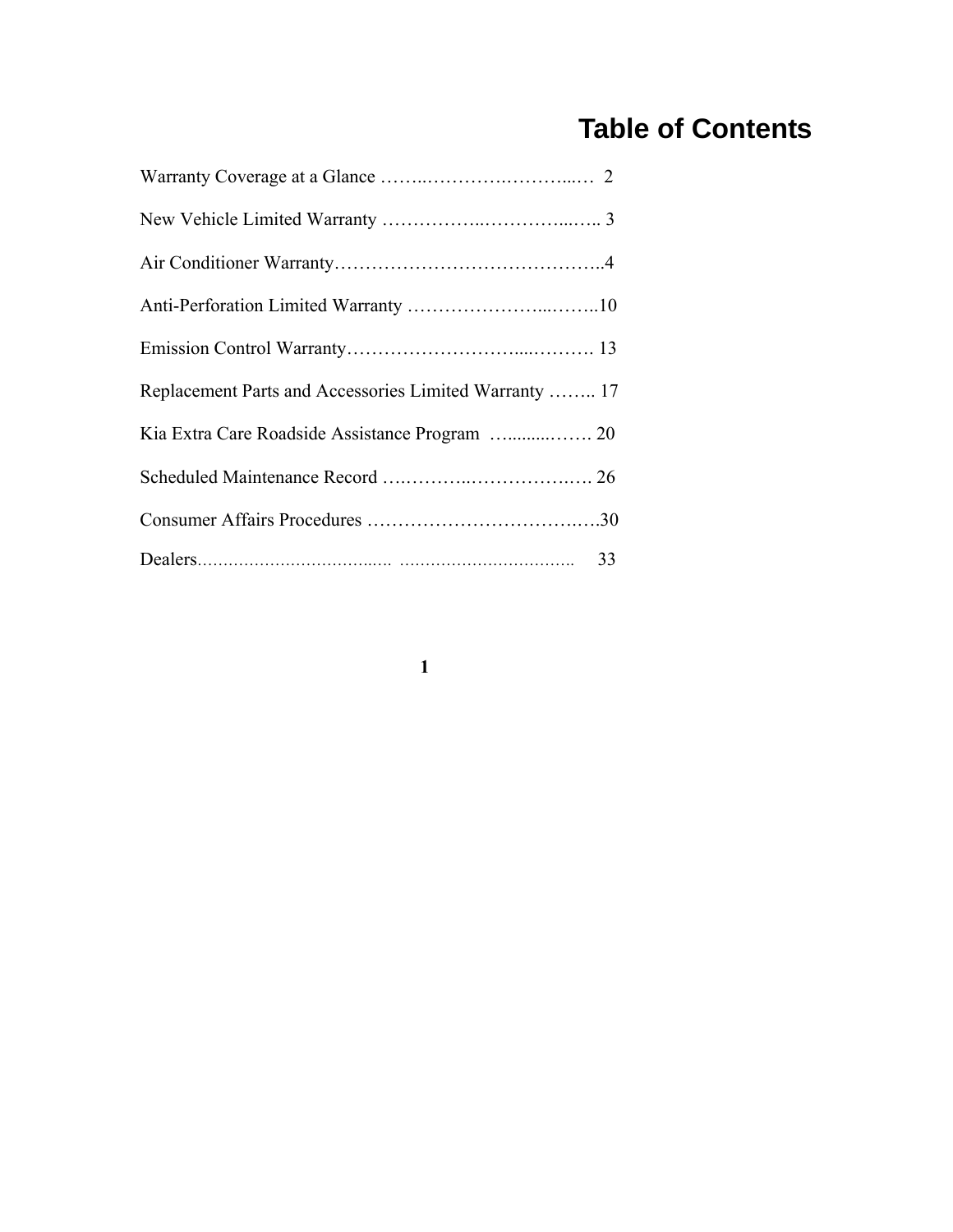# **Warranty Coverage at a Glance**

| <b>Months</b>                                               | 12                    | 24 | 36 | 48 | 60 | 72 | 84 | 96 |
|-------------------------------------------------------------|-----------------------|----|----|----|----|----|----|----|
| Comprehensive                                               |                       |    |    |    |    |    |    |    |
|                                                             | 60 Months / 100,000km |    |    |    |    |    |    |    |
| Power Train                                                 |                       |    |    |    |    |    |    |    |
|                                                             | 60 Months / 100,000km |    |    |    |    |    |    |    |
| The First Year                                              |                       |    |    |    |    |    |    |    |
| Adjustments                                                 | 12 Months / 20,000km  |    |    |    |    |    |    |    |
| Battery (Pro-Rate)                                          |                       |    |    |    |    |    |    |    |
|                                                             | 36 Month Prorated     |    |    |    |    |    |    |    |
| Paint Defect ***                                            |                       |    |    |    |    |    |    |    |
|                                                             | 36 Months / 60,000km  |    |    |    |    |    |    |    |
| Anti-Perforation                                            |                       |    |    |    |    |    |    |    |
|                                                             | 60 Months             |    |    |    |    |    |    |    |
|                                                             | Unlimited km          |    |    |    |    |    |    |    |
| Emissions Systems<br>(Basic)                                | 60 Months / 100,000km |    |    |    |    |    |    |    |
| Emissions System                                            |                       |    |    |    |    |    |    |    |
| (Major)                                                     | 96 Months / 130,000km |    |    |    |    |    |    |    |
| Audio Systems                                               |                       |    |    |    |    |    |    |    |
| (If Installed prior to retail<br>delivery)                  | 36 Months / 60,000km  |    |    |    |    |    |    |    |
| Audio Systems                                               |                       |    |    |    |    |    |    |    |
| (If Installed after retail delivery)                        | 12 Months / 20,000    |    |    |    |    |    |    |    |
| Genuine Accessories                                         |                       |    |    |    |    |    |    |    |
| (If Installed prior to retail                               |                       |    |    |    |    |    |    |    |
| delivery)                                                   | 36 Months / 60,000km  |    |    |    |    |    |    |    |
| Genuine Accessories<br>(If Installed after retail delivery) |                       |    |    |    |    |    |    |    |
|                                                             | 12 Months / 20,000    |    |    |    |    |    |    |    |

**2** 

Paint Defect \*\*\*: For Paint coverage, please see page 5.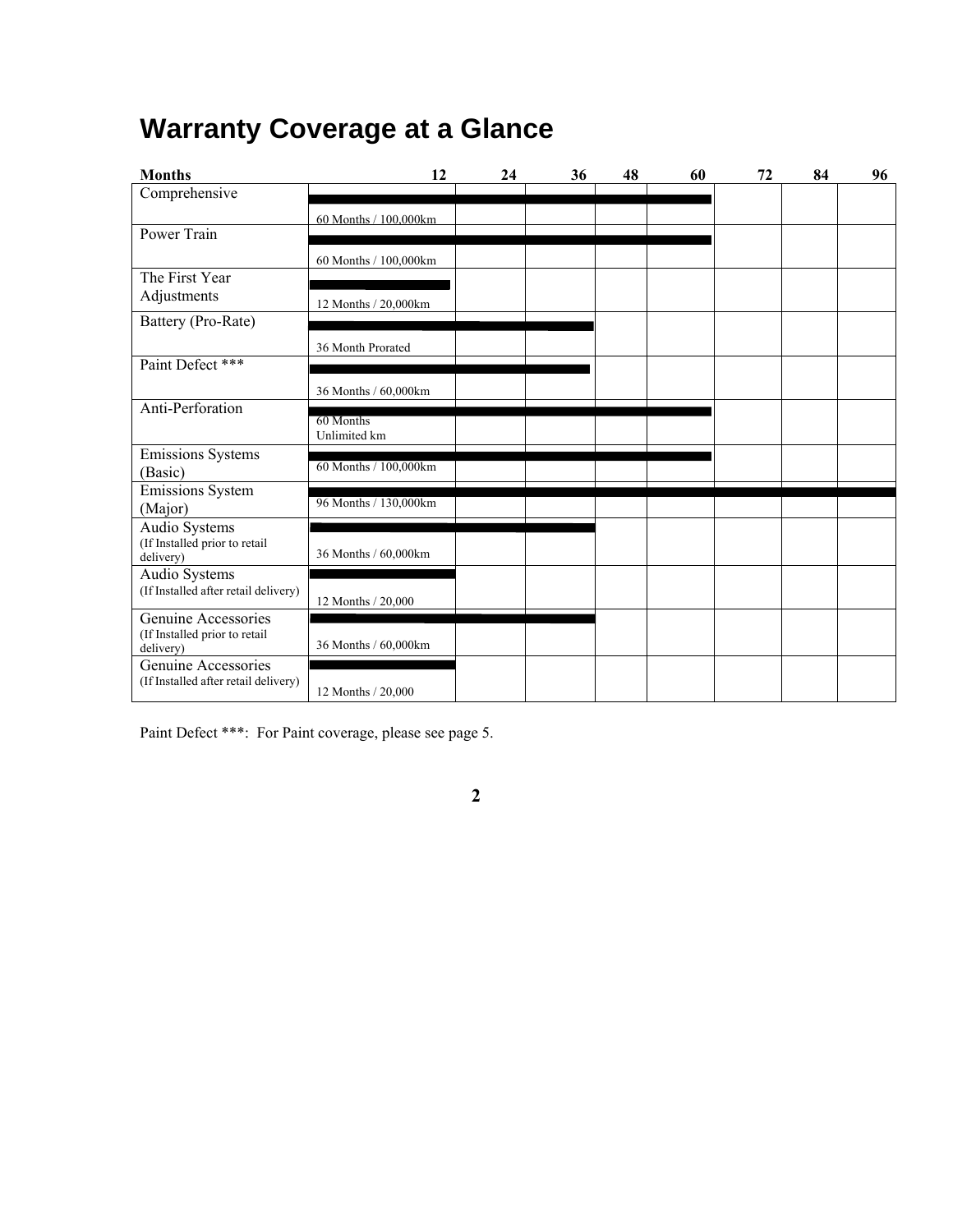## **New Vehicle Limited Warranty**

### **What Is Covered**

Subject to the terms and conditions set out below, Kia warrants that under the New Vehicle Limited Warranty your new Kia Vehicle will be free from defects in material and/or workmanship under normal use, operation and maintenance during the applicable warranty coverage period(s) described below. Where required, Kia will repair or correct at no charge to you any covered defect in your new Kia Vehicle using new or approved remanufactured parts.

## **The Warranty Period**

The New Vehicle Limited Warranty – Comprising of Comprehensive Warranty Coverage, Power Train Coverage and Adjustment Coverage – is divided into three coverage periods. Each coverage period begins on the date of retail delivery to the first purchaser or the date the Kia vehicle is first placed into service. Any remaining portion of the warranty is fully transferable to subsequent owners.

### **Warranty Coverage**

#### • **Comprehensive Warranty Coverage**

Except as limited or excluded under "Exceptions" and "What Is Not Covered", all components of your new Kia Vehicle are covered for 60 months or 100,000 kilometres, whichever comes first. It does not cover normal wear and tear, maintenance items, tires and those items and conditions excluded under "Exceptions" and "What is not Covered."

#### • **Power Train Coverage**

The following specified components are covered for 60 months or 100,000 kilometres, whichever comes first. It does not cover normal wear and tear, maintenance items, tires and those items and conditions excluded under "Exceptions" and "What is not Covered."

- **Engine:** Cylinder block, cylinder head, all internal parts, timing gear, timing belt and cover, Continuous Variable Valve Timing (CVVT) Unit, seals and gaskets and cover, intake and exhaust manifolds, valve cover, flywheel, oil pan, oil pump, water pump.
- **4WD Transaxle:** Transmission case, transfer case, internal parts, seals and gaskets, drive shafts, universal joints
- **Axles:** Axle shafts, C-V joints & boots, bearing supports and seals, hub and wheel bearings.
- **Transmission:** Transmission case, torque converter, internal parts, seals and gaskets.
- **Differentials:** Front and rear differential cases, all internal parts, seals and gaskets.
- **Propeller Shaft:** Drive shafts, universal joints.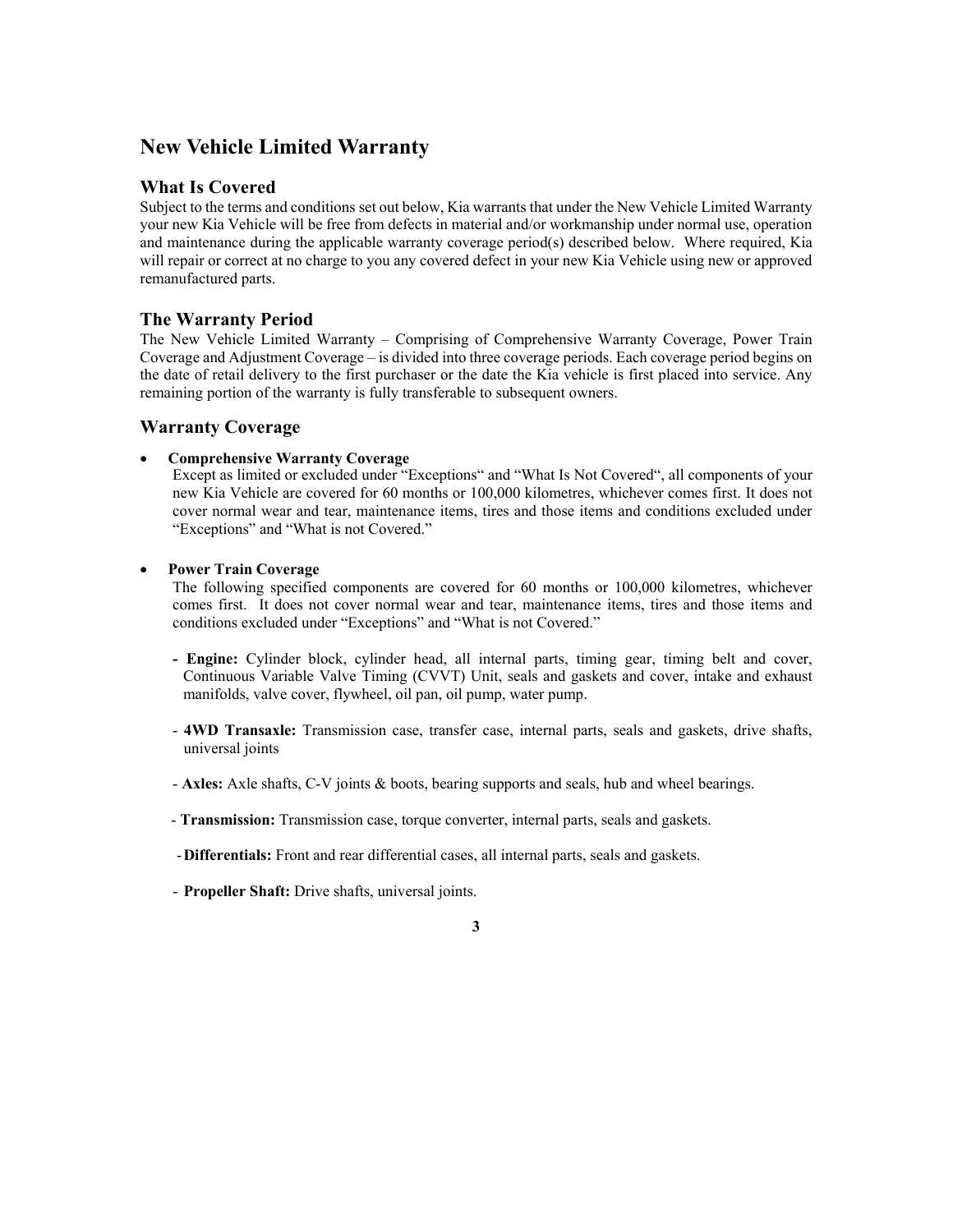#### **Air Conditioner Warranty**

- Genuine Kia Air Conditioning Air Conditioning installed at Factory will be covered, parts and labour, during the Comprehensive Warranty period.
- Genuine Kia Air Conditioning Air Conditioning installed by a Kia dealer, at any time during the term of the Comprehensive Warranty period will be covered, parts and labour, for the remaining balance of the Comprehensive Warranty period or 12 months regardless of kilometres driven, whichever is greater.
- Air Conditioner Refrigerant Charge Air Conditioning refrigerant charge is covered for the first 12 months, regardless of kilometres driven. Over the balance of the warranty period, refrigerant charge is covered only when replenished as part of a warranty repair.

#### **The First Year**

#### **Adjustment Coverage**

Adjustments are covered for the first 12 months or 20,000 km, whichever comes first. This means minor adjustments, not usually associated with the replacement of parts.

#### • **Service Items**

• Bulb, fuses, belts, brake pads and shoes, filters, clutch linings, and wiper blades will be covered for defect in material and workmanship, but not for normal wear, for one year or 20,000 kms whichever comes first. Brake rotors/discs will be covered for defects in material and workmanship but not for normal wear for 3 years/60,000 kms which ever comes first. Spark plugs are covered by warranty only if electrical continuity fails and causes emission test failures. Regular spark plugs are covered 24 months/48,000 kms., platinum and iridium spark plugs are covered for 3 years/60,000 kms. Alloy, mags and chrome plated wheels and hand tools are covered for defects in material and workmanship but not for normal wear for 3 years/60,000 kms. After these periods, all items listed are considered normal maintenance and will be solely the owner's responsibility

#### • **Obtaining Warranty Coverage in the United States**

Warranty coverage on your Kia Vehicle is provided by Kia Canada Inc through authorized Kia dealers. Should your Kia Vehicle require warranty service while you are temporarily visiting the United States, you may obtain service from an authorized Kia dealer in the United States. Because Canadian warranty coverage may differ from the warranty offered in the United States, please be sure to have with you documentation confirming the original date of purchase of your vehicle, as well as a copy of this manual, to indicate warranty coverage to the U.S. Dealer. If the authorized Kia Dealer in the United States is unable to automatically process your warranty eligible repair, please retain your receipt, and submit it to your Canadian Kia Dealer for eligible reimbursement.

#### **Exceptions**

The warranty coverage for the items specified below are as follows: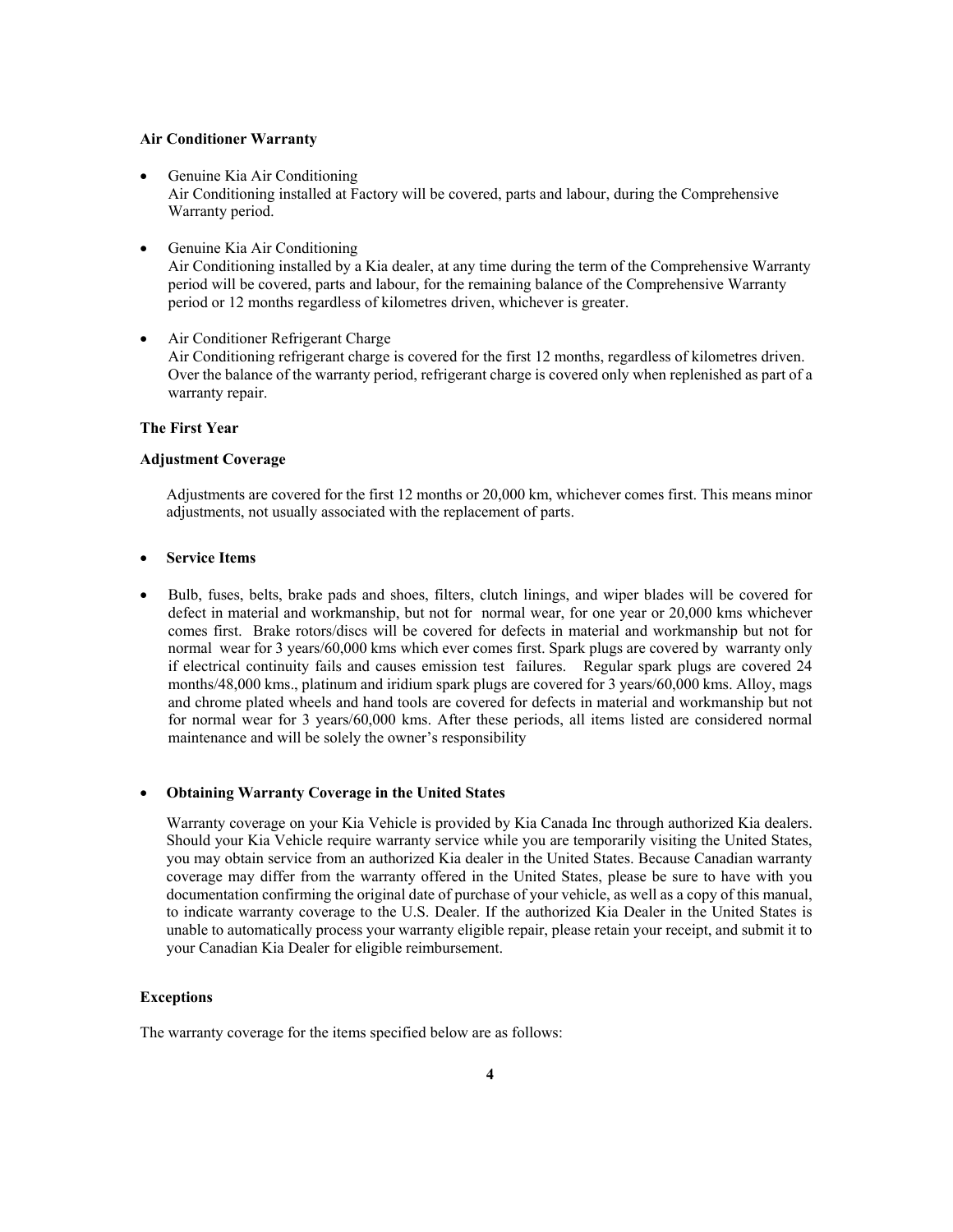#### • **Battery (Pro-Rata)**

The original equipment battery is fully covered for the first 12 months of the warranty period regardless of distance driven. After 12 months but within 24 months, 50% of the replacement battery's suggested retail price will be your responsibility. After 24 months but within 36 months, 75% of the replacement battery's suggested retail price will be your responsibility. Labour charges for the replacement of the original equipment battery during the entire 36 months warranty period are covered by Kia Canada.

#### • **Towing**

Towing services may be available to you under the "Kia Extra Care" Emergency Roadside Assistance Program". For further information on this Program, see page 20 of this manual.

**Paint Warranty \*\*\*** (Reference from Page 2)

 Kia's Paint Warranty covers defects in material or workmanship, for the first 36 months or 60,000 km, whichever occurs first. Cosmetic and minor imperfections i.e. over spray, tape marks, low gloss, orange peel, thin paint, color mismatch, polishing mark, dust/dirt in the paint are covered for 12 months/20,000 kms.

## **What Is Not Covered**

#### **Damage Due to Factors Beyond the Manufacturer's Control**

Examples of these factors include, but are not limited to:

- Misuse of the Kia Vehicle such as driving over curbs, overloading, racing, etc. (Proper vehicle usage is described in your Owner's Manual).
- Accidents, fire, theft, riot, etc.
- Any alteration, modification, tampering, which is not approved by Kia.
- Damage to any component and parts or surface corrosion from the environment such as acid rain, airborne fallout (chemical, tree sap, etc.), stone chips, salt, road hazard, hail, windstorm, lightning, floods and other acts of God.
- Cosmetic damage or surface corrosion to high finish areas caused by stone chips, brake dust, or scratches in the paint.
- Mags or alloy wheels damage caused by stone chips, salt erosion, brake dust, scratches or accidents.
- Repairs or replacements required due to the use of parts and/or accessories not approved by Kia.
- Repairs or replacements required to a Kia vehicle, which has been declared a total loss and/or has been sold for salvage purposes.
- Costs associated with exploratory or investigative diagnostic process is not covered by warranty until recommended repair is determined to be warranty eligible.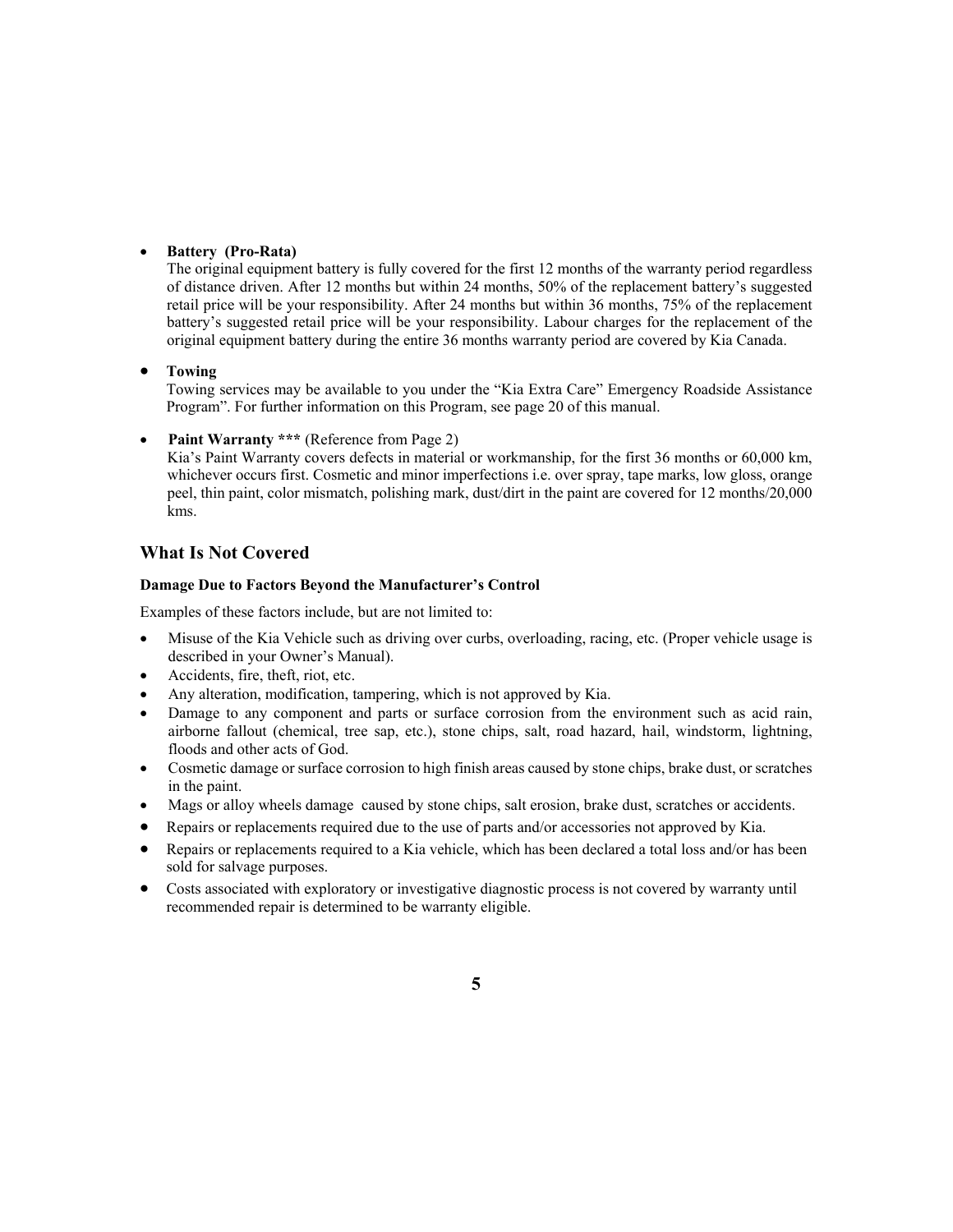#### **Damage due to Lack of Maintenance**

- Lack of required maintenance as described in your owner's manual.
- Improper maintenance or the use of any other than the specified fuel, oil or lubricants recommended in your owner's manual.

#### **Normal Deterioration**

- Normal wear and tear or deterioration such as discoloration, fading, deformation, etc.
- Surface corrosion on any part other than the body sheet metal panels, forming the exterior appearance of a Kia Vehicle.

#### **Normal Maintenance**

- Normal maintenance services such as cleaning and polishing, lubrication and replenishment or replacement of oil, fluids, coolant, wiper blades, filters, brake pads , shoes rotors/discs, timing belts, clutch linings, spark plugs, fuses, bulbs, belts, as a result of normal wear and tear.
- Maintenance services described as "Scheduled Maintenance Services", "Owner Maintenance Services" or "Appearance Care" in your Owner's Manual.

#### **Altered Odometer**

• Any repair of a Kia Vehicle on which the odometer has been altered or on which the distance driven cannot be accurately determined.

If the speedometer has been replaced, the "Speedometer Replacement Record" on the inside front cover must be filled in by an Authorized Kia Dealer.

#### **Tires**

• Tires are warranted by the applicable tire manufacturer. Refer to the tire manufacturer's warranty pamphlet provided with your Kia Vehicle.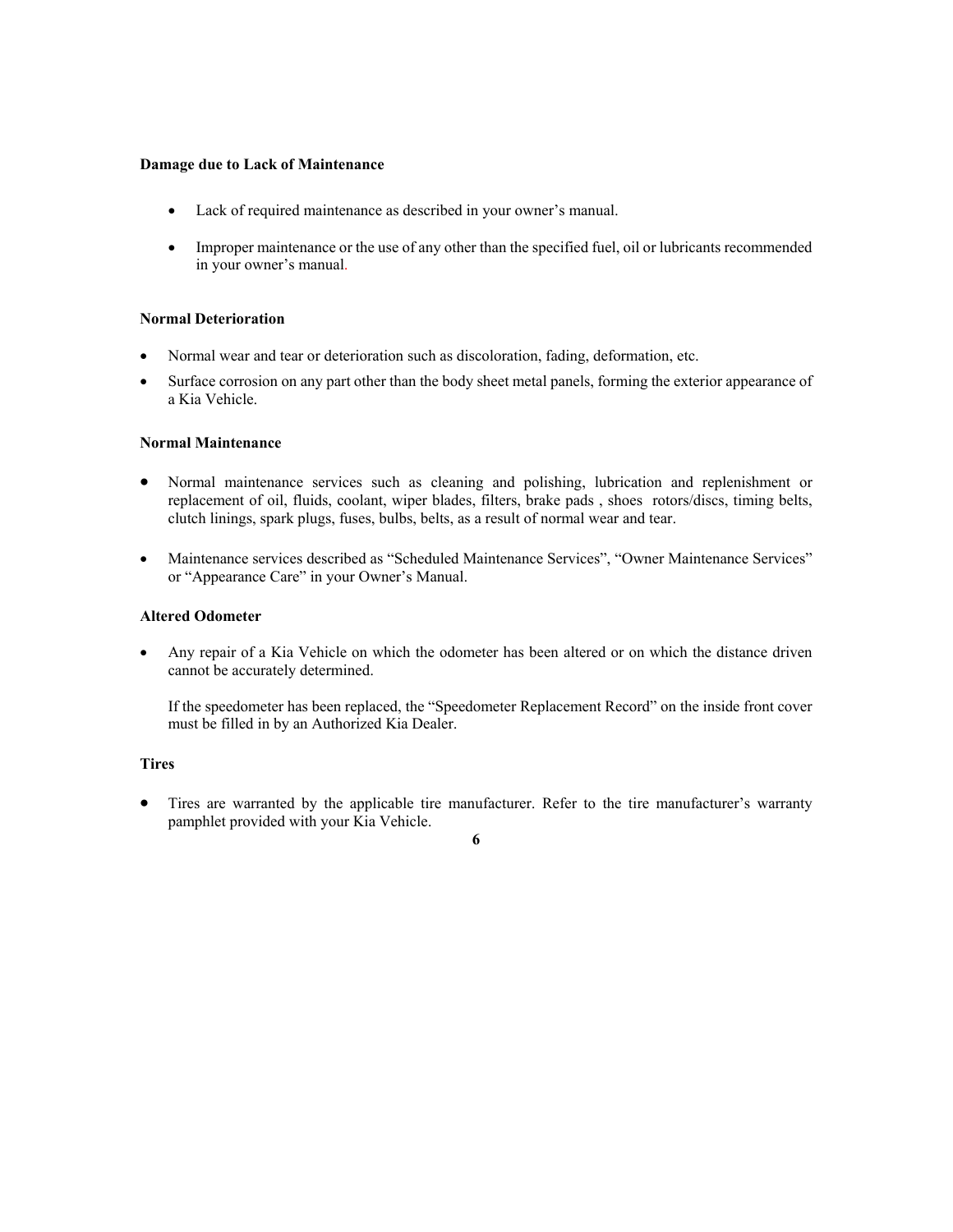#### **Production Changes**

• Kia Canada reserves the right to make specification changes to any vehicle, at any time without incurring an obligation to make the same or similar changes to other vehicles.

#### **Your Responsibility**

#### **Maintenance**

You are responsible for properly operating and maintaining your Kia Vehicle in accordance with the instructions described in the applicable Owner's manual.

All costs associated with maintenance services are the responsibility of the owner.

You should retain maintenance records since it may be necessary, in some instances, for you to show that the required maintenance has been performed.

The "Scheduled Maintenance Record" in this manual should be filled in when scheduled maintenance is performed. Keep all receipts and make them available in case questions arise about maintenance.

#### **To Obtain Warranty Service**

You must take your Kia Vehicle, along with this manual, to an Authorized Kia Dealer in Canada during its normal operating hours. While any Authorized Kia Dealer will perform warranty service, Kia recommends that you return to the dealership where you purchased your Kia Vehicle because of their continued personal interest in you. If you have any questions or need assistance regarding this warranty, please refer to the contact information on page 30.

For customers who live in remote areas who intend to obtain warranty service, please consult with your selling Kia Dealer for Warranty service guidelines.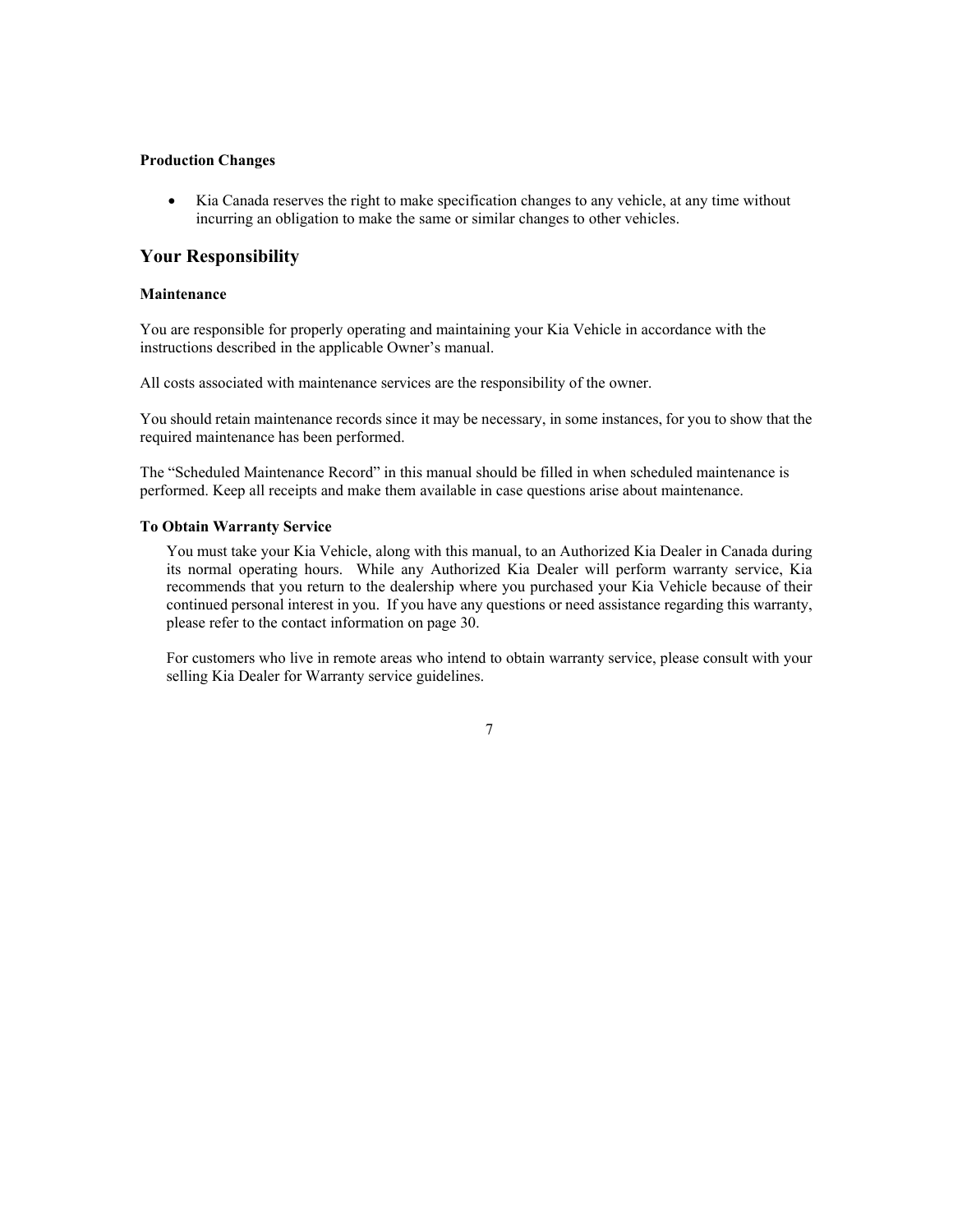## **Terms and Conditions**

The warranties in this manual are applicable to Kia Vehicles registered and normally operated in Canada.

During the applicable warranty period, the remaining warranty coverage is transferable to subsequent owners.

Except as expressly provided in this manual, Kia Canada does not make any other promise of warranty or implied warranty in respect to your Kia Vehicle. Unless prohibited by law, the duration of any warranty of merchantability or fitness for a particular purpose is limited to the duration of the applicable warranty as set out in this manual.

## **Limited Liability**

Except as expressly provided for in this manual, the performance of required repairs or corrections as determined by Kia Canada in its absolute discretion is the sole and exclusive remedy available to you. Kia Canada shall not be liable for any indirect, special, reliance, consequential, economic or punitive losses or damages of any kind whatsoever including but not limited to losses, costs or expenses which may arise as a result of loss of use of the Kia vehicle, car rental expenses, additional travel costs, loss of wages, loss of profits or opportunities, loss of time and inconvenience.

Moreover, Kia Canada does not authorize any person, including any authorized Kia Dealer or any servant, agent, or employee of an authorized dealer to change, extend, or otherwise modify or amend the warranties granted to you as set out in this manual.

To the extent that applicable legislation may prohibit or restrict limitations on the duration of an implied warranty or the exclusion of limitation of certain types of damages, certain limitations of exclusion set out in the warranties described in this manual may not apply to you.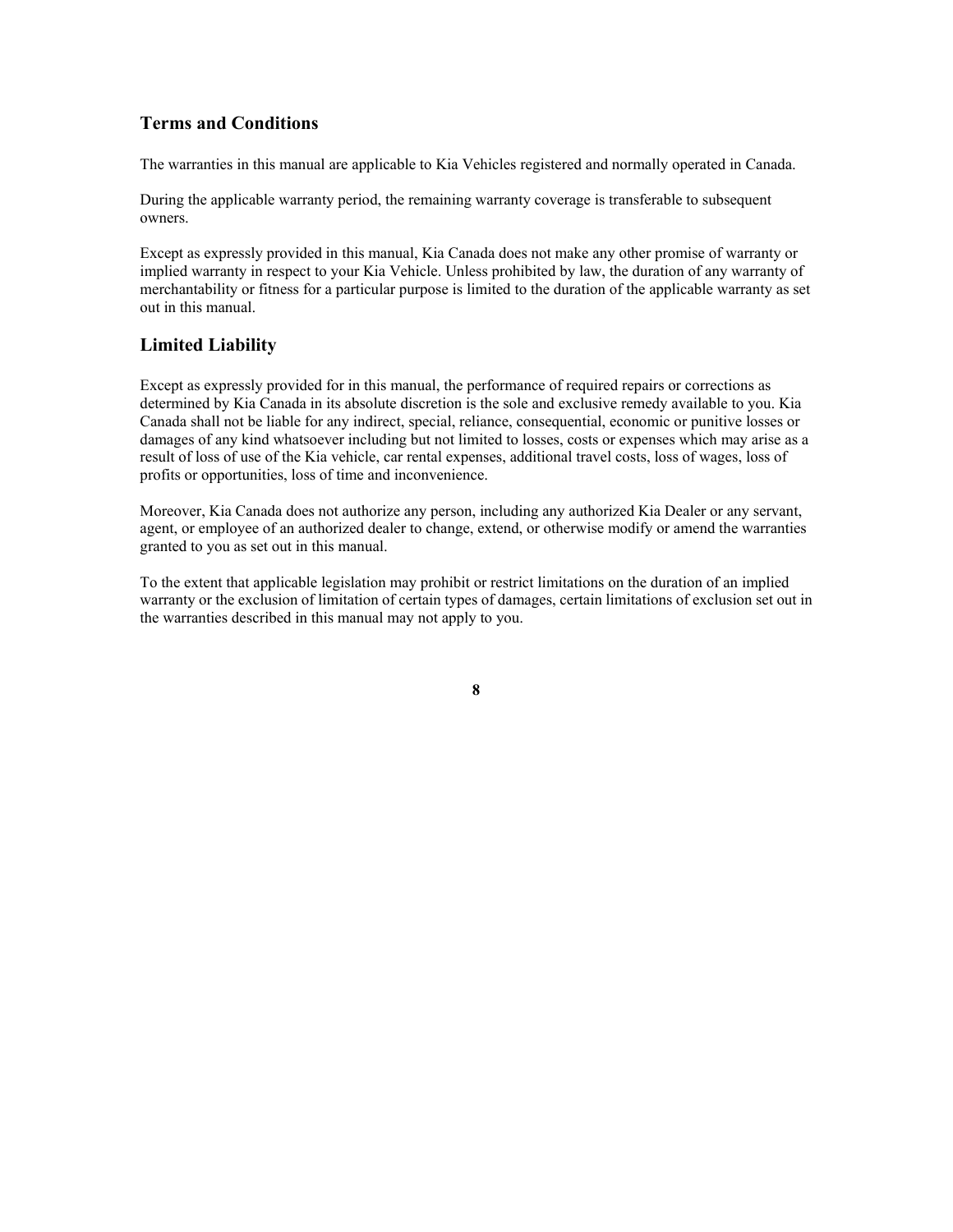### **Anti-Perforation Limited Warranty**

Subject to the terms and conditions set out below, Kia warrants that the body sheet metal panel of your Kia Vehicle will be free from defects in material and/or workmanship which result in perforation (hole through the body panel from inside to out) under normal use, operation and maintenance during the applicable warranty coverage period described below. Where required, Kia will repair or replace at no charge to you any body sheet metal panel perforated due to corrosion.

#### **1. Warranty Period**

The warranty coverage period begins on the date of retail delivery to the first purchaser or the date the Kia vehicle is first placed into service, and continues for 60 months regardless of distance driven.

#### **2. What is Not Covered (Anti Perforation)**

- Any perforation due to corrosion which is caused by: industrial fallout, accident, damage, abuse, unauthorized repairs or modifications, or the presence of damaging or corrosive substances in the Kia Vehicle.
- Any perforation due to corrosion caused by accident, collision damage or any failure to repair damage to the Kia Vehicle.
- Repair or replacement where the Kia vehicle has been declared a total loss and/or has been sold for salvage purposes.
- Any surface corrosion, which does not result in perforation, such as that typically caused by sand, salt, hail or stones.
- Any perforation due to corrosion by reason of any failure to maintain the Kia Vehicle in accordance with the preventive procedures specified in this manual and the Owner's Manual provided in your Kia Vehicle under "Exterior Care".
- Any perforation due to corrosion of a part of the Kia Vehicle which is not a body sheet metal panel. As used herein, "body sheet metal panel" specifically excludes the exhaust system.
- Any perforation or corrosion related to the use of any unauthorized parts, components, assemblies or systems, or the unauthorized installation of any parts or accessories (including genuine Kia parts and/or accessories).
- Costs associated with exploratory or investigative diagnostic process is not covered by warranty until recommended repairs is determined to be warranty eligible.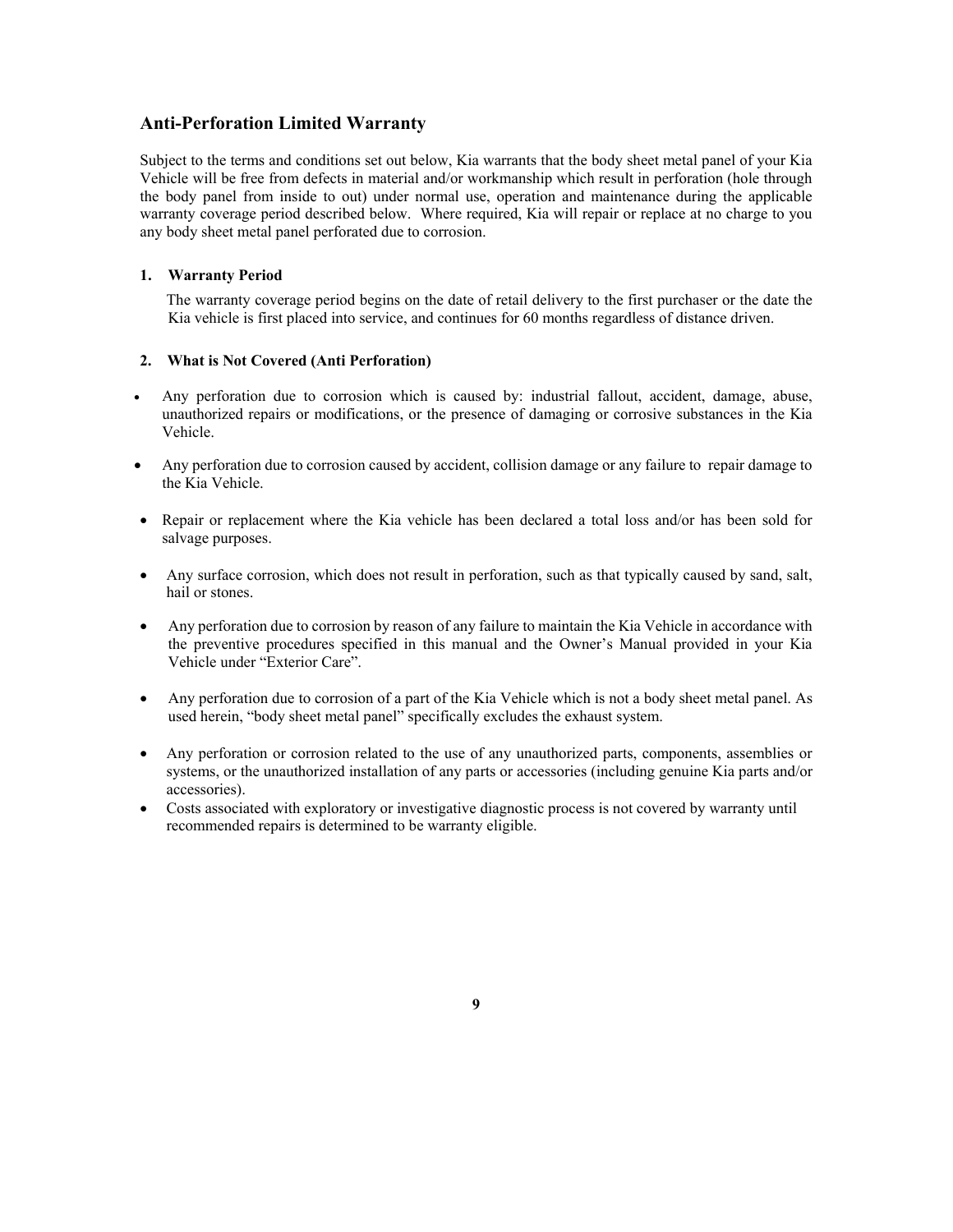#### **3. Your Responsibilities**

Inspect the body sheet metal panels of your Kia Vehicle frequently and if you detect any stone chips or scratches in the paint or protective coating, touch them up immediately.

In addition, under certain conditions, special care should be taken to protect your Kia Vehicle from corrosion as follows:

- If you drive on salted roads, or if you drive near the ocean, flush the under body as needed, at least once a month, with clean water.
- It is important to keep the drain holes in the lower edge of the body clear.
- If your Kia Vehicle is damaged due to an accident or any event which may cause damage to the paint, have your Kia Vehicle repaired as soon as possible.
- If you carry special cargo such as: chemicals, fertilizer, de-icing salt, or other corrosive substances, be sure that such materials are well packaged and sealed.
- If you drive frequently on gravel roads, we recommend that you install stone guards.

#### 4. **To Obtain Warranty Service**

You must take your Kia Vehicle, along with this manual, to an Authorized Kia Dealer in Canada during its normal service hours. While any Authorized Kia Dealer will perform warranty service, Kia recommends that you return to the dealership where you purchased your Kia Vehicle because of their continued personal interest in you. If you have any questions or need assistance regarding this warranty, refer to the contact information starting on Page 30.

For customers who live in remote areas who intend to obtain warranty service, please consult with your selling Kia Dealer for Warranty service guidelines.

#### **5. Other Terms**

The "Terms and Conditions" stated on page 8 of this manual also apply to the Anti-Perforation Warranty.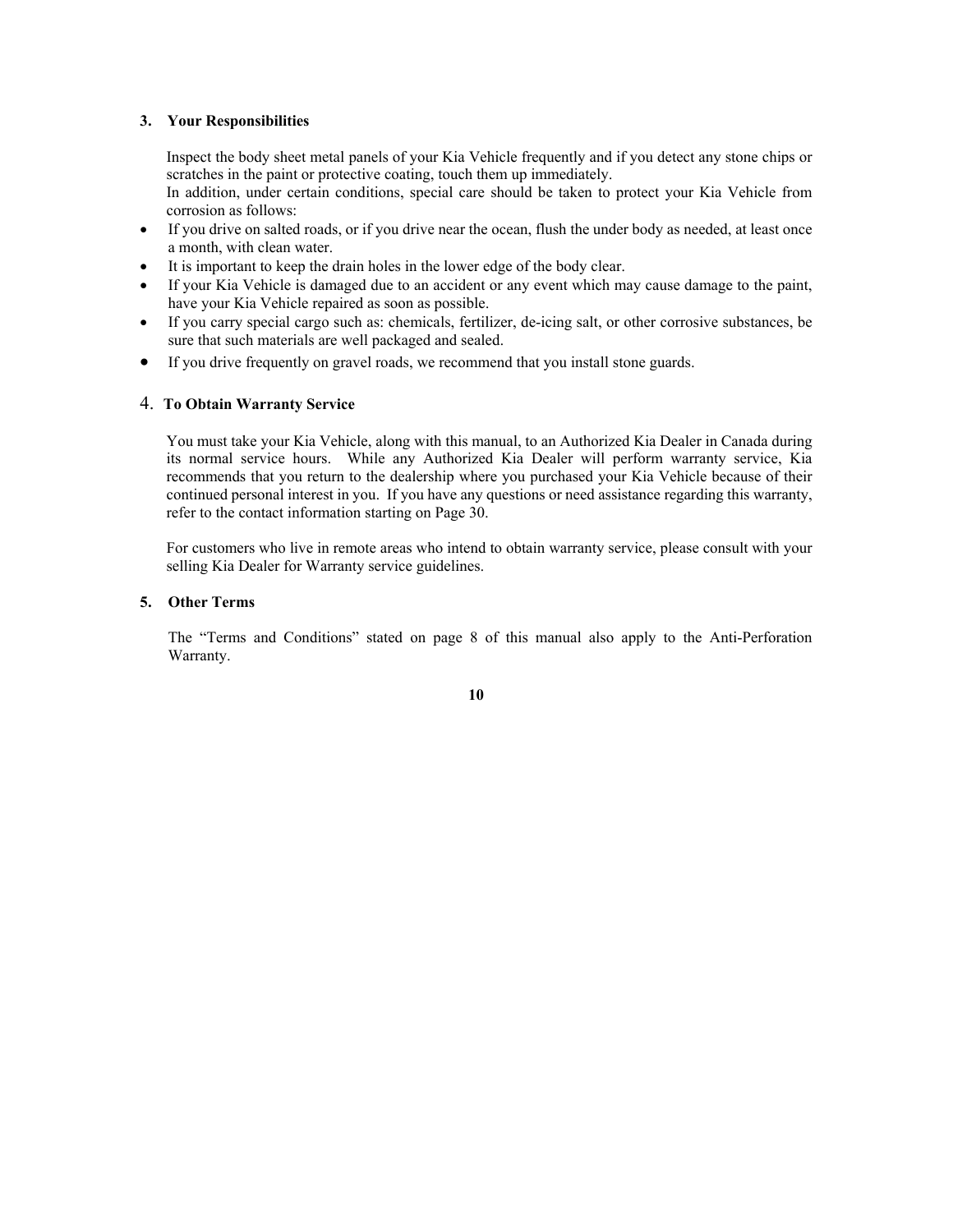## **Emission Control Warranty**

## **Definitions**

 (a) "Emission Warranty Parts" means the catalytic converter, thermal reactor, or other components installed on or in a Kia Vehicle by or at the direction of Kia Canada for the sole or primary purpose of reducing the Kia Vehicle's emissions. A list of covered parts is set forth on page 15.

(b) "Scheduled Maintenance Instructions" means those maintenance and operation instructions, together with the time and/or kilometre interval at which such maintenance are to be performed, specified in the Owner's Manual for the Kia Vehicle as being necessary to assure compliance of the Kia Vehicle with applicable emission standards during the term of the warranty, as specified by law.

#### **What Is Covered**

Kia Canada Inc. warrants to the original purchaser, and each subsequent purchaser, that your Kia Vehicle is (1) designed, built and equipped so as to conform, at the time of sale, with the applicable regulations of the C.E.P.A and Canadian Motor Vehicle Safety Act and (2) to be free from defects in materials and/or workmanship which would cause it to fail to conform with the applicable regulations within the applicable Emission Control Warranty Period.

KIA warrants that any authorized KIA Dealer will repair and/or replace, to KIA's specifications at no charge, any of the emission components, as described on page 15 except those components requiring scheduled replacement (refer to the Maintenance section of your Owner's Manual), which may be required to allow your vehicle to maintain conformity with the applicable federal emission standards, provided the vehicle is maintained and operated in accordance with the scheduled maintenance instructions described in the applicable Owner's Manual.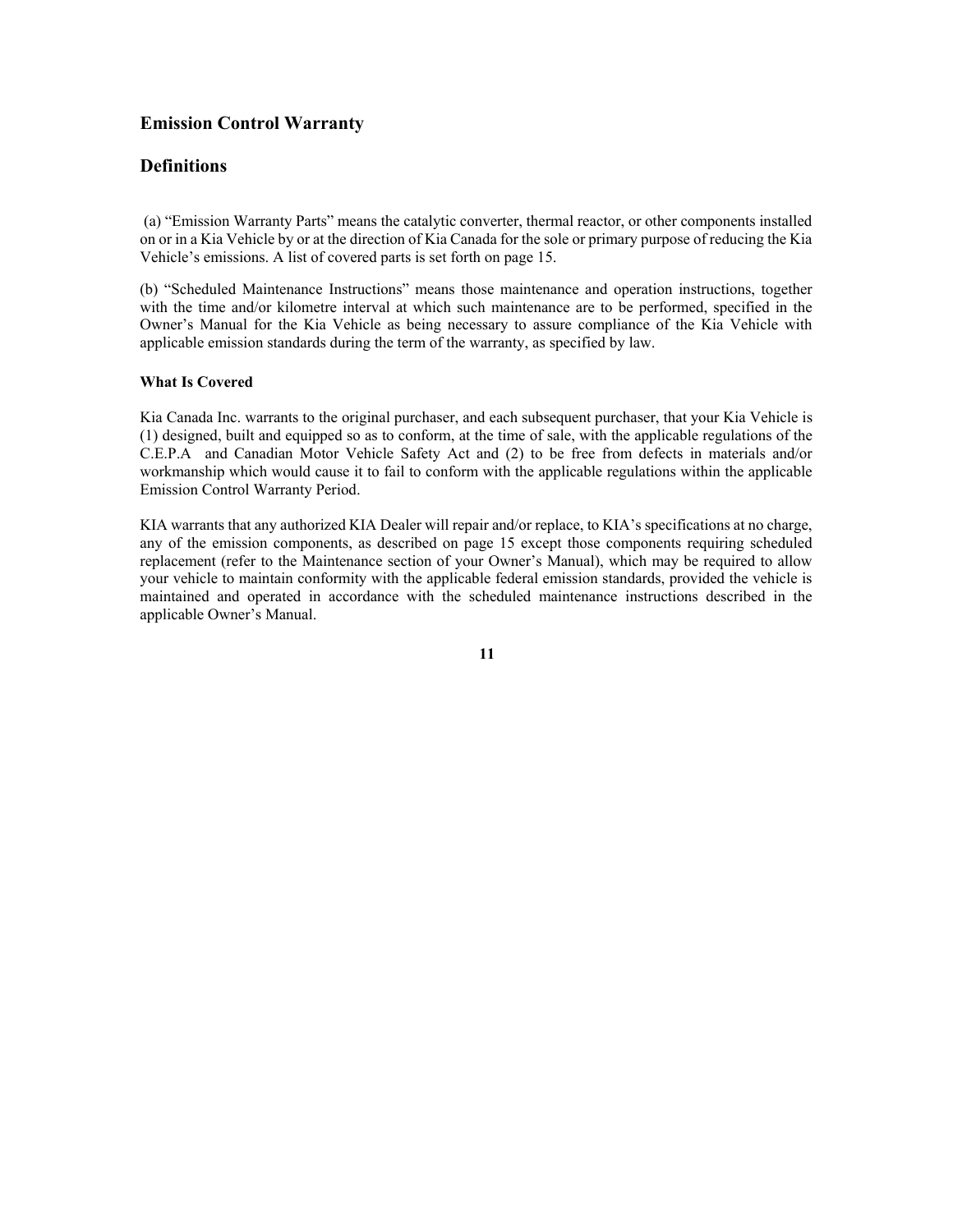#### **Warranty Period**

#### • **Basic Emission Components**

KIA's Emission Control Warranty covers the basic emission components listed under "Warranty Parts List (Emission Components)", for 60 months from the date of retail delivery to the original purchaser or the date the KIA Vehicle is first placed into service, or 100,000 kilometres, whichever occurs first.

### • **Major Emission Components**

KIA's Emission Control Warranty covers the major emission components designated by "●" under Warranty Parts (Emission Components) List , for 96 months from the date of retail delivery to the original purchaser or the date the KIA Vehicle is first placed into service, or 130,000 kilometres, whichever occurs first.

#### **Other Terms**

The "Terms and Conditions" stated on page 8 of this manual also apply to this warranty.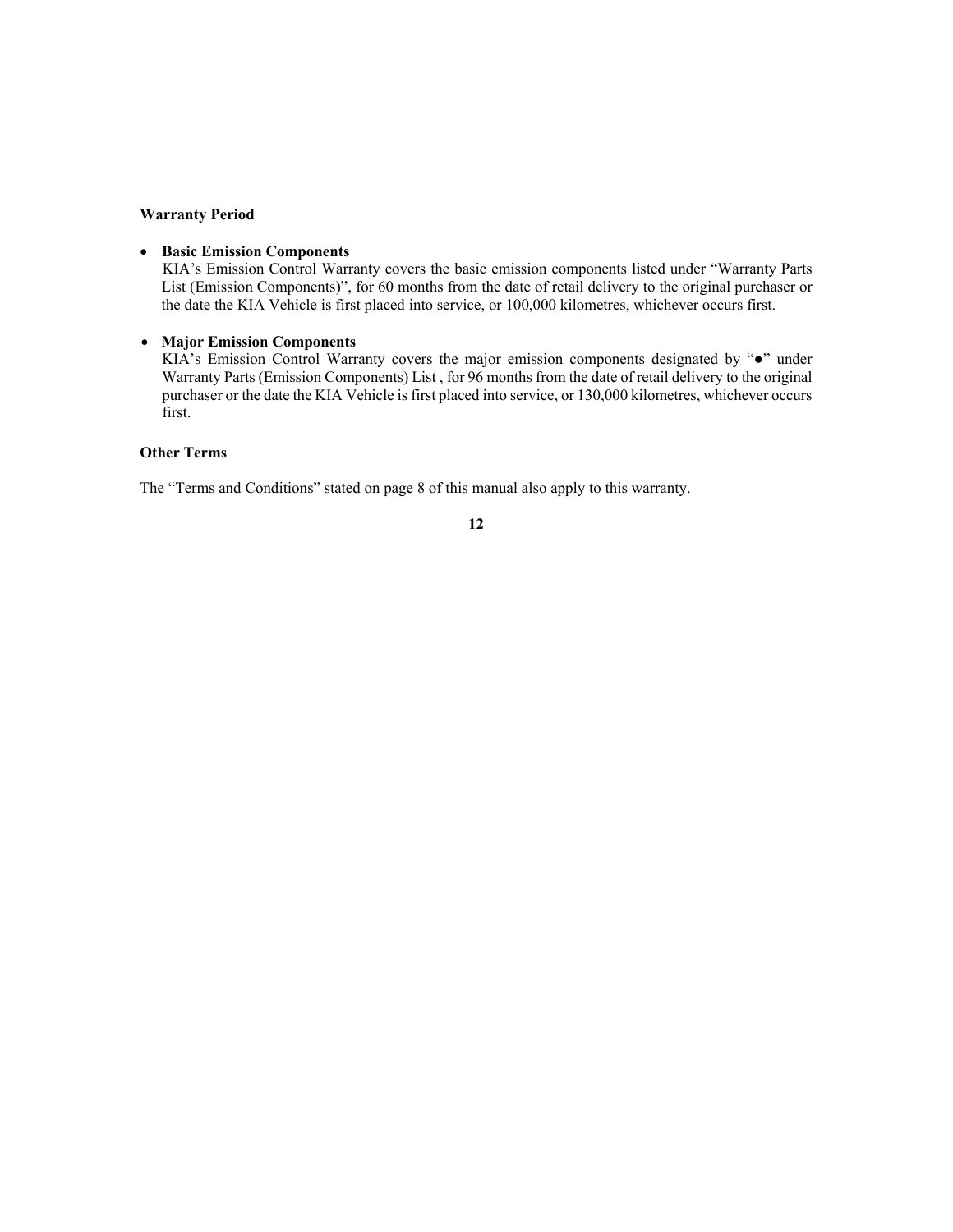## **Warranty Parts List (Emission Components) 60 Month/100,000 Kilometres**

| <b>PARTS DESCRIPTION</b>                                                                                   | Rio       | <b>Spectra</b> | <b>Magentis</b><br>/Rondo |                 | Amanti     | Sedona     | <b>Sorento</b> | Sportage   |           |
|------------------------------------------------------------------------------------------------------------|-----------|----------------|---------------------------|-----------------|------------|------------|----------------|------------|-----------|
|                                                                                                            |           |                | 4Cyl.                     | $V\overline{6}$ |            |            |                | $4$ Cyl.   | V6        |
| <b>Air Induction System</b>                                                                                |           |                |                           |                 |            |            |                |            |           |
| Air Cleaner Assy (Filter not included)                                                                     | $\circ$   | $\circ$        | $\bigcirc$                | $\circ$         | $\circ$    | $\circ$    | $\circ$        | $\circ$    | $\circ$   |
| <b>Intake Manifold</b>                                                                                     | O         | $\circ$        | $\circ$                   | $\bigcirc$      | $\circ$    | $\bigcirc$ | $\circ$        | $\circ$    | $\circ$   |
| <b>Surge Tank</b>                                                                                          |           |                |                           | $\circ$         | $\circ$    |            | $\circ$        |            | $\circ$   |
| <b>Fuel Metering System</b>                                                                                |           |                |                           |                 |            |            |                |            |           |
| <b>Coolant Temperature Sensor</b>                                                                          | $\circ$   | $\circ$        | $\circ$                   | $\circ$         | $\circ$    | $\circ$    | $\circ$        | $\circ$    | $\circ$   |
| Air Temperature Sensor                                                                                     | $\circ$   | $\circ$        | $\circ$                   | $\circ$         | $\circ$    | $\circ$    | $\circ$        | $\circ$    | $\circ$   |
| <b>Air Flow Sensor</b>                                                                                     | B         | B              | $\circ$                   | $\bigcirc$      | $\circ$    | $\circ$    | $\circ$        | $\circ$    | $\circ$   |
| Manifold Absolute Pressure Sensor                                                                          | $\circ$   | B              | B                         |                 | B          | B          | B              |            |           |
| Vehicle Speed Sensor                                                                                       | B         | B              | B                         |                 | B          | B          | $\bigcirc$     | B          | B         |
| <b>Wheel Speed Sensor</b>                                                                                  | $\circ$   | $\circ$        | $\circ$                   | $\circ$         | $\circ$    | $\circ$    |                | $\circ$    | $\circ$   |
| Fuel Injector                                                                                              | $\circ$   | $\bigcirc$     | $\bigcirc$                | $\circ$         | $\bigcirc$ | $\bigcirc$ | $\circ$        | $\bigcirc$ | $\circ$   |
| Fuel Delivery Line                                                                                         | $\circ$   | $\circ$        | $\circ$                   | $\circ$         | $\circ$    | $\circ$    | $\circ$        | $\circ$    | $\circ$   |
| Throttle Body                                                                                              | $\circ$   | $\circ$        | $\circ$                   | $\circ$         | B          | B          | $\circ$        | $\circ$    | $\circ$   |
| <b>Throttle Position Sensor</b>                                                                            | $\circ$   | $\circ$        | B                         | B               | $\bf{B}$   | $\bf{B}$   | $\circ$        | $\circ$    | $\circ$   |
| <b>Idle Speed Control System</b>                                                                           | $\circ$   | $\circ$        | B                         | B               |            |            | $\circ$        | $\bigcirc$ | $\circ$   |
| Oxygen Sensor                                                                                              | $\circ$   | $\bigcirc$     | $\bigcirc$                | $\bigcirc$      | $\bigcirc$ | $\bigcirc$ | $\bigcirc$     | $\bigcirc$ | $\circ$   |
| <b>Engine Control Module</b>                                                                               | $\bullet$ | $\bullet$      | $\bullet$                 | $\bullet$       | $\bullet$  | $\bullet$  | $\bullet$      | $\bullet$  | $\bullet$ |
| <b>Ignition System</b>                                                                                     |           |                |                           |                 |            |            |                |            |           |
| <b>Spark Plugs Cable Set</b>                                                                               | $\circ$   | $\circ$        | $\circ$                   | $\circ$         | $\circ$    | $\circ$    | $\circ$        | $\circ$    | $\circ$   |
| <b>Ignition Coil</b>                                                                                       | $\circ$   | $\circ$        | $\circ$                   | $\circ$         | $\circ$    | $\bigcirc$ | $\circ$        | $\circ$    | $\circ$   |
| <b>Camshaft Position Sensor</b>                                                                            | $\circ$   | $\circ$        | $\circ$                   | $\circ$         | $\circ$    | $\circ$    | $\circ$        | $\circ$    | $\circ$   |
| <b>Crankshaft Position Sensor</b>                                                                          | $\circ$   | $\circ$        | $\bigcirc$                | $\circ$         | $\bigcirc$ | $\bigcirc$ | $\bigcirc$     | $\circ$    | $\circ$   |
| <b>Valve Timing System</b>                                                                                 |           |                |                           |                 |            |            |                |            |           |
| <b>CVVT</b> Assy                                                                                           |           | $\circ$        |                           |                 | $\circ$    | $\bigcirc$ | $\circ$        | $\circ$    |           |
| Oil Control Valve Assy                                                                                     |           | $\bigcirc$     | $\circ$                   | $\circ$         | $\bigcirc$ | $\circ$    | $\circ$        | $\circ$    |           |
| Oil Temperature Sensor                                                                                     |           | $\circ$        |                           |                 | $\circ$    | $\circ$    | $\circ$        | $\bigcirc$ |           |
|                                                                                                            |           |                |                           |                 |            |            |                |            |           |
| NOTE: Parts designed by " $\bullet$ " are warranted for 96 Months or 130,000 Kms. (whichever occurs first) |           |                |                           |                 |            |            |                |            |           |

NOTE: Spark plugs are emission warranty eligible only when the nonconformity of the emission system is caused by their failure. Spark plugs must be replaced in accordance with the maintenance schedule outlined in the Owner's Manual provided with your vehicle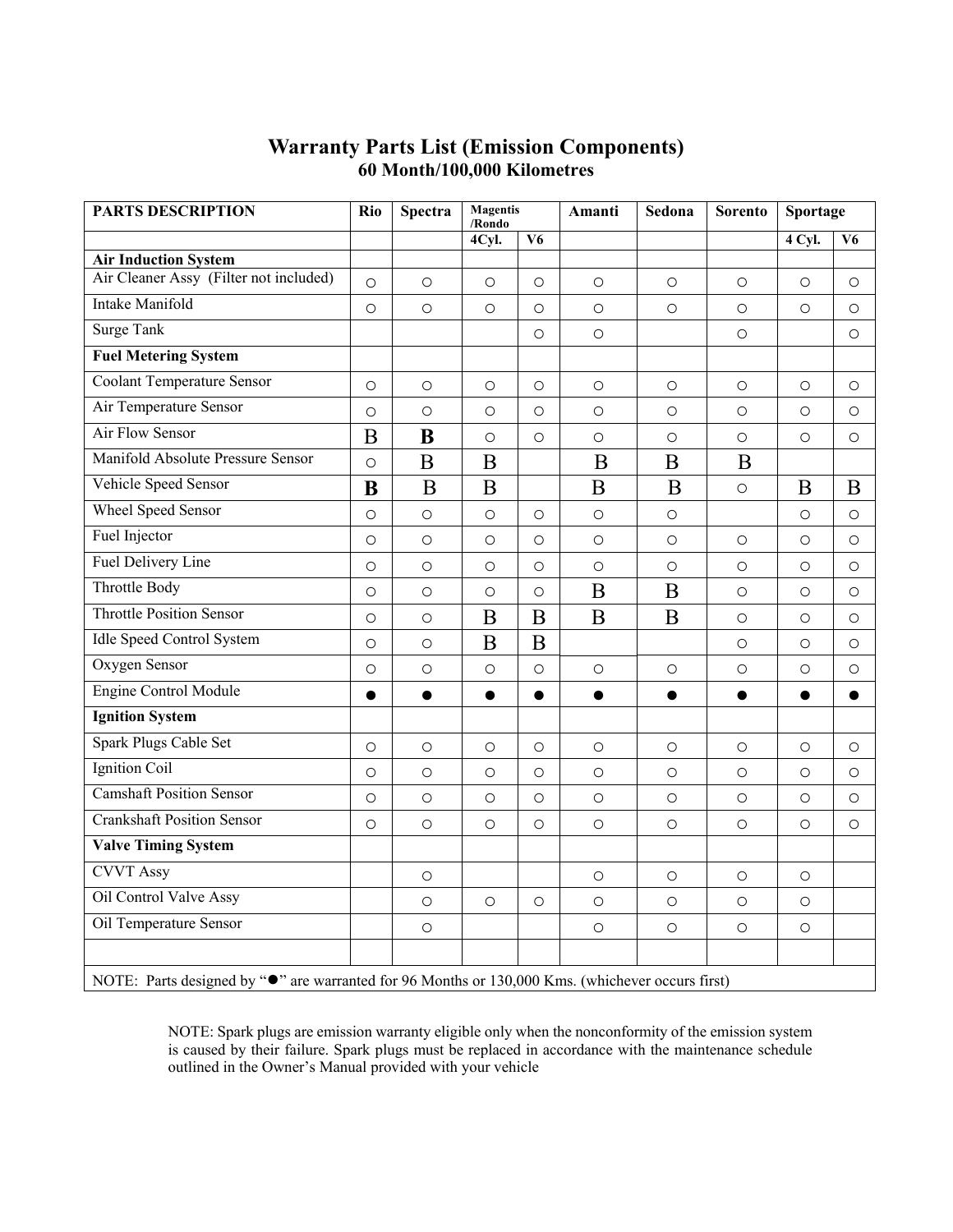## **Warranty Parts List (Emission Components) 60 Month/100,000 Kilometres**

| $\circ$<br>$\circ$<br>$\bigcirc$<br>$\circ$<br>$\circ$<br>$\circ$<br>$\circ$<br>$\circ$<br>$\bigcirc$<br>$\circ$ | $\bigcirc$<br>$\bigcirc$<br>$\bigcirc$<br>$\circ$ | $\circ$<br>$\bigcirc$<br>$\circ$                                                                           | 4Cyl<br>$\circ$<br>$\circ$ | V6<br>$\circ$<br>$\circ$ |
|------------------------------------------------------------------------------------------------------------------|---------------------------------------------------|------------------------------------------------------------------------------------------------------------|----------------------------|--------------------------|
|                                                                                                                  |                                                   |                                                                                                            |                            |                          |
|                                                                                                                  |                                                   |                                                                                                            |                            |                          |
|                                                                                                                  |                                                   |                                                                                                            |                            |                          |
|                                                                                                                  |                                                   |                                                                                                            |                            |                          |
|                                                                                                                  |                                                   |                                                                                                            |                            |                          |
|                                                                                                                  |                                                   |                                                                                                            | $\circ$                    | $\circ$                  |
|                                                                                                                  |                                                   | $\circ$                                                                                                    | $\circ$                    | $\circ$                  |
|                                                                                                                  | $\bigcirc$                                        | $\bigcirc$                                                                                                 | $\circ$                    | $\circ$                  |
| $\circ$<br>$\circ$                                                                                               | $\bigcirc$                                        | $\circ$                                                                                                    | $\circ$                    | $\circ$                  |
| $\circ$<br>$\circ$                                                                                               | $\bigcirc$                                        | $\circ$                                                                                                    | $\circ$                    | $\circ$                  |
| $\circ$<br>$\bigcirc$                                                                                            | $\bigcirc$                                        | $\bigcirc$                                                                                                 | $\bigcirc$                 | $\circ$                  |
|                                                                                                                  |                                                   |                                                                                                            |                            |                          |
| $\bigcirc$<br>$\circ$                                                                                            | $\bigcirc$                                        | $\circ$                                                                                                    | $\circ$                    | $\circ$                  |
|                                                                                                                  |                                                   |                                                                                                            |                            |                          |
| B<br>B                                                                                                           | B                                                 | B                                                                                                          | B                          | B                        |
| B<br>B                                                                                                           | B                                                 | B                                                                                                          | B                          | B                        |
|                                                                                                                  |                                                   |                                                                                                            |                            |                          |
| B                                                                                                                | B                                                 | B                                                                                                          | B                          | B                        |
| $\bullet$                                                                                                        | $\bullet$                                         | $\bullet$                                                                                                  | $\bullet$                  | $\bullet$                |
| $\bullet$<br>$\bullet$                                                                                           | $\bullet$                                         | $\bullet$                                                                                                  | $\bullet$                  | $\bullet$                |
|                                                                                                                  |                                                   |                                                                                                            |                            |                          |
|                                                                                                                  |                                                   |                                                                                                            |                            |                          |
|                                                                                                                  |                                                   |                                                                                                            |                            |                          |
|                                                                                                                  |                                                   |                                                                                                            |                            |                          |
| $\bigcirc$<br>$\circ$                                                                                            | $\bigcirc$                                        | $\bigcirc$                                                                                                 | $\bigcirc$                 | $\circ$                  |
| $\circ$<br>$\circ$                                                                                               | $\bigcirc$                                        | $\bigcirc$                                                                                                 | $\circ$                    | $\circ$                  |
|                                                                                                                  |                                                   |                                                                                                            |                            |                          |
| $\bullet$                                                                                                        | $\bullet$                                         | $\bullet$                                                                                                  | $\bullet$                  |                          |
|                                                                                                                  |                                                   |                                                                                                            |                            |                          |
|                                                                                                                  |                                                   |                                                                                                            |                            |                          |
|                                                                                                                  |                                                   | NOTE: Parts designed by " $\bullet$ " are warranted for 96 Months or 130,000 kms. (whichever occurs first) |                            |                          |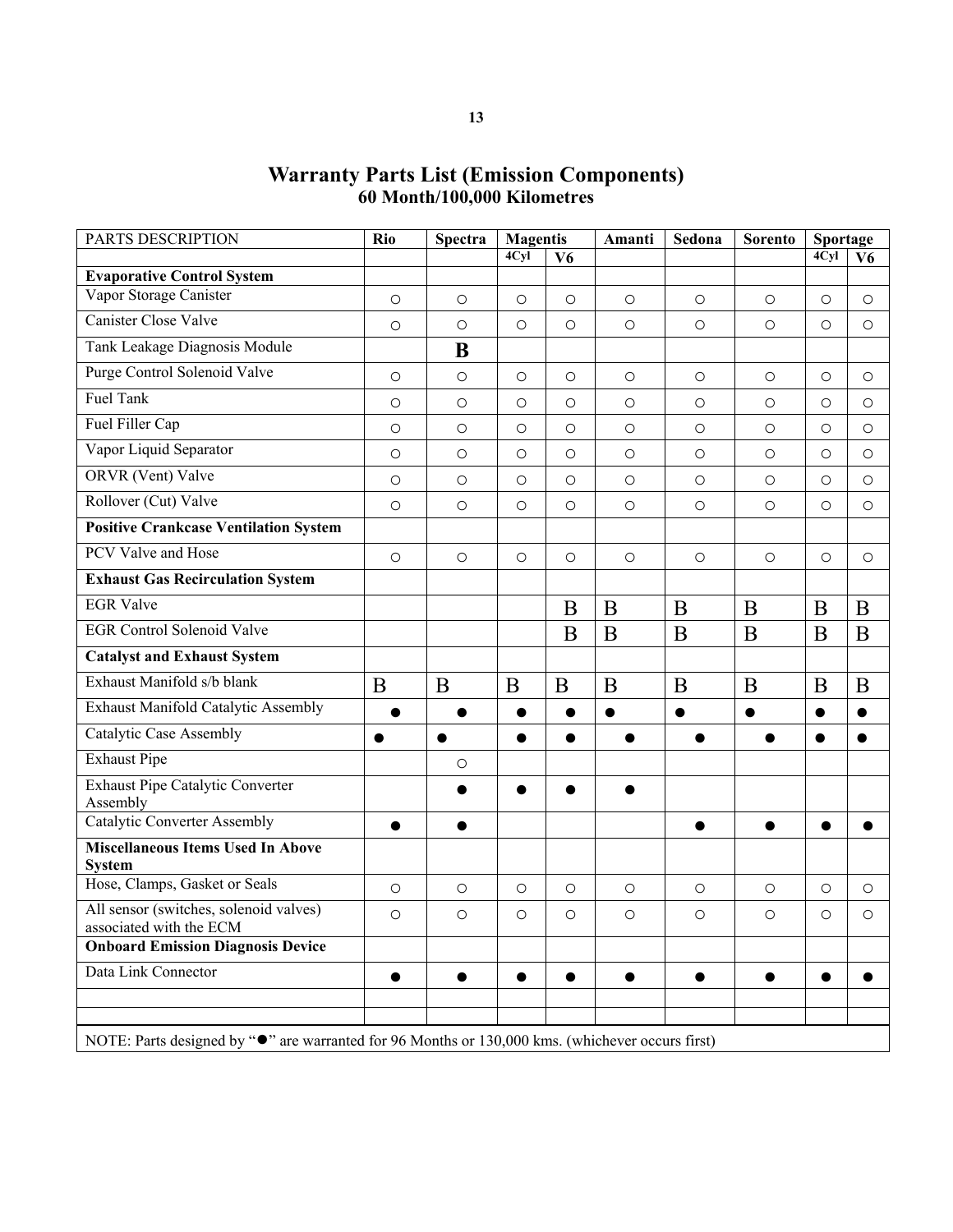## **Replacement Parts and Accessories Limited Warranty**

Subject to the following terms and conditions, Kia Canada warrants that genuine Kia replacement parts and Kia Accessories sold to you or installed on your new Kia Vehicle prior to retail delivery by an Authorized Kia Dealer will be free from defects in material and/or workmanship under normal use, operation and maintenance during the applicable warranty coverage period described below. Where required, Kia will repair or replace any such part or accessory in order to correct the problem. If the part or accessory was installed by an Authorized Kia Dealer, or Kia Canada, it will be repaired or replaced without charge for parts and labour to the owner.

If it was installed by a non-authorized party, it will be repaired or replaced without charge for the part only, but the labour charge will be your responsibility.

#### **1. Warranty Period**

#### • **Genuine Kia Replacement Parts**

Replacement parts installed by an authorized Kia dealer during the term of the Comprehensive Warranty Period, will be covered for the remaining balance of that applicable new vehicle Warranty Period.

Any genuine replacement part installed by an authorized Kia Dealer after the expiration of an applicable Warranty Period will be covered, parts and labour, for 12 months or 20,000 km, whichever occurs first, from the date of installation.

#### • **Battery**

A replacement battery is fully covered for the first 12 months from the date of installation regardless of distance driven. Thereafter, a prorated charge to the customer will be applied based on the number of months in service up to a maximum of 36 months.

#### • **Over the Counter**

Replacement parts sold by but not installed by an Authorized Kia Dealer are covered for 6 months from the date of purchase, regardless of distance driven, for the part only.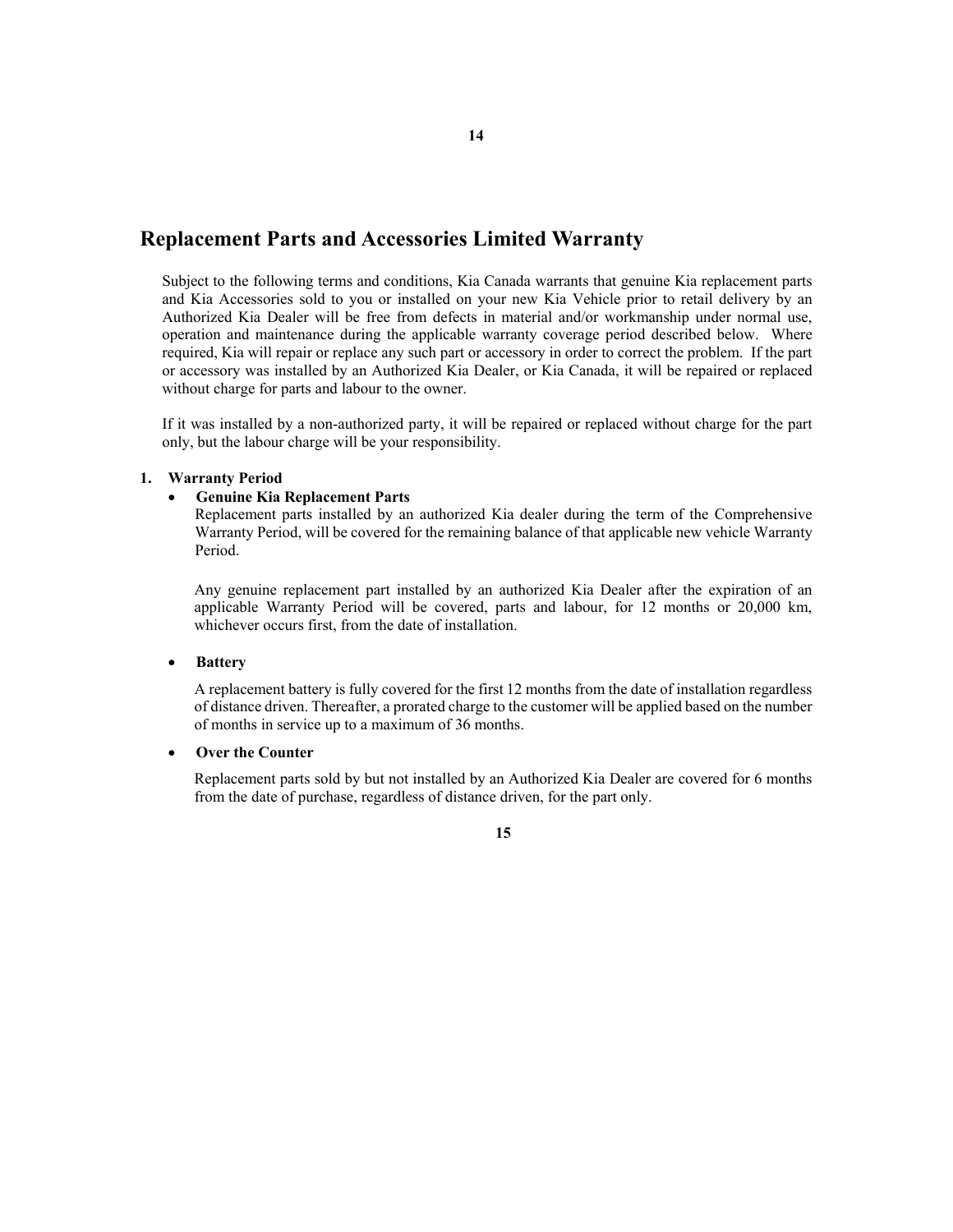#### • **Genuine Kia Accessories**

Accessories installed prior to retail delivery by an Authorized Kia Dealer or agent are covered for 36 months or 60,000 km, which ever occurs first, including parts and labour.

Accessories installed by an Authorized Kia Dealer at any time after retail delivery will be covered for 12 or 20,000 km which occurs first, including parts and labour.

Genuine Kia Accessories sold but not installed by an Authorized Kia Dealer are covered for the first 6 months from the purchase date, for the part only.

#### **Audio Systems**,

- If installed on your vehicle prior to retail delivery, the Audio System is covered for 36 months or 60,000km, which ever occurs first.
- If installed at any time after retail delivery, the Audio System is covered for 12 months or 20,000 Km from the date of installation.

## **2. What is Not Covered**

- Non-genuine replacement parts or accessories installed on a Kia Vehicle.
- Replacement parts or accessories installed on a Kia vehicle, which has been declared a total loss and/or has been sold for salvage purposes.
- Any replacement part or accessory where the owner is unable to provide proof of purchase or replacement date.
- Damage or corrosion due to improper use, abuse or alteration, physical damage, neglect, the performance of unauthorized repairs or adjustments, accident or collision damage.
- Damage or surface corrosion from environmental hazards such as acid rain, airborne fallout (chemicals, tree sap), stones, road hazards, hail windstorm, lightening, floods and other acts of God.
- Normal wear and tear or deterioration such as discoloration, fading, deformation, etc.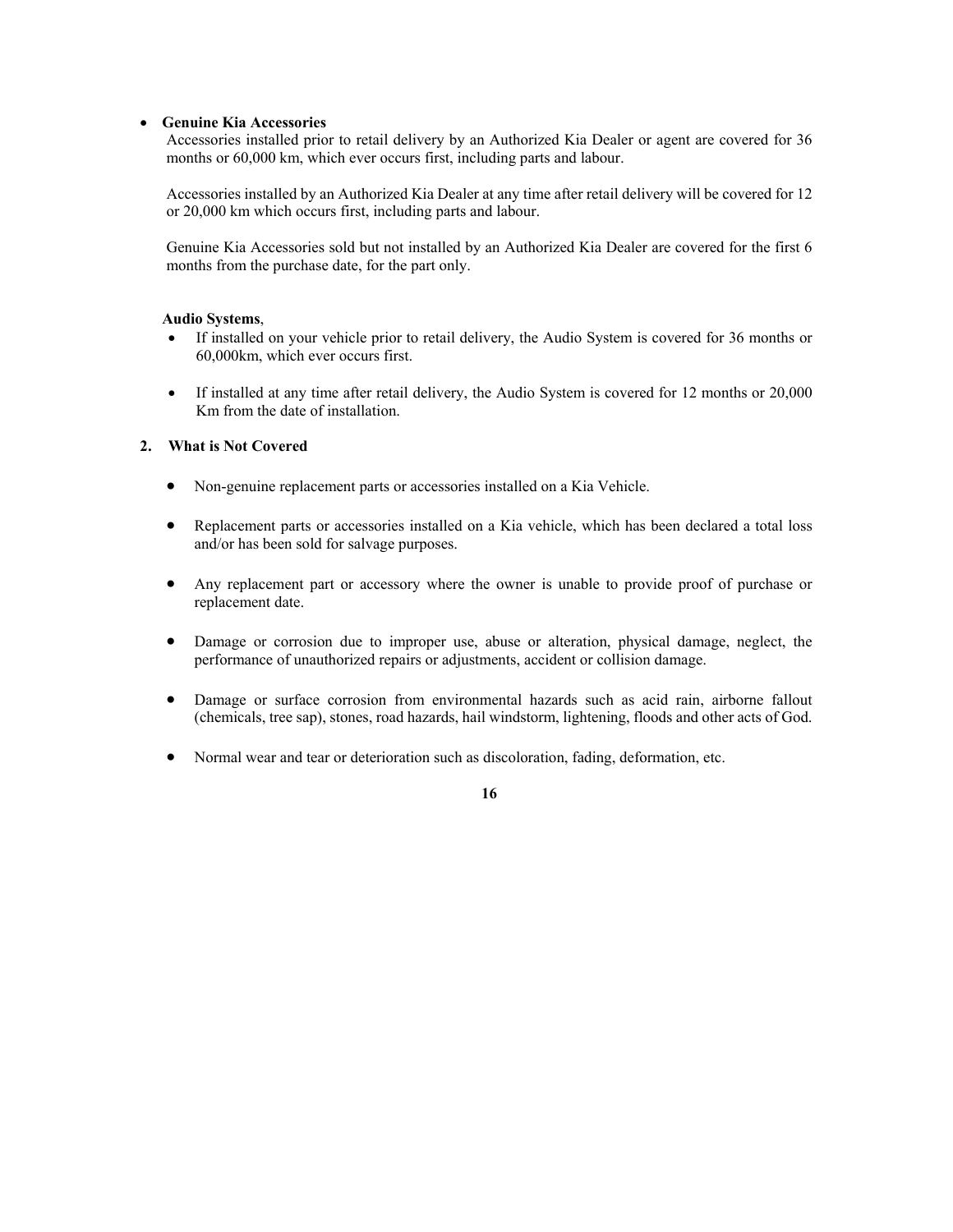- Replacement Parts or accessories installed on a Kia Vehicle where the odometer has been altered, or on which the distance driven cannot be accurately determined.
- Replacement parts or accessories used in applications for which they are not intended to be used.
- Replacement parts and accessories installed improperly by other than an Authorized Kia Dealer or Kia Canada.
- Non Genuine Kia replacement parts or accessories (including those which may have been sold or installed on a Kia Vehicle by an Authorized Kia Dealer).
- Non Genuine Kia replacement parts or accessories causing any vehicle damage that occurs during the installation, as a result of installation.

### **3. To Obtain Warranty Service**

You must take your Kia Vehicle, along with proof of genuine part or accessory purchase, to an Authorized Kia Dealer in Canada during its normal hours of operation. While any Authorized Kia Dealer will perform warranty service, Kia recommends that you return to the dealership where you purchased your Kia Vehicle because of their continued personal interest in you. If you have any questions or need assistance regarding this warranty, refer to the contact information starting on page 30.

For customers who live in remote areas who intend to obtain warranty service elsewhere, please consult with your selling Kia Dealer for Warranty service guidelines.

#### **4. Other Terms**

The "Terms and Conditions" stated on page 8 in the New Vehicle Limited Warranty also apply to this warranty.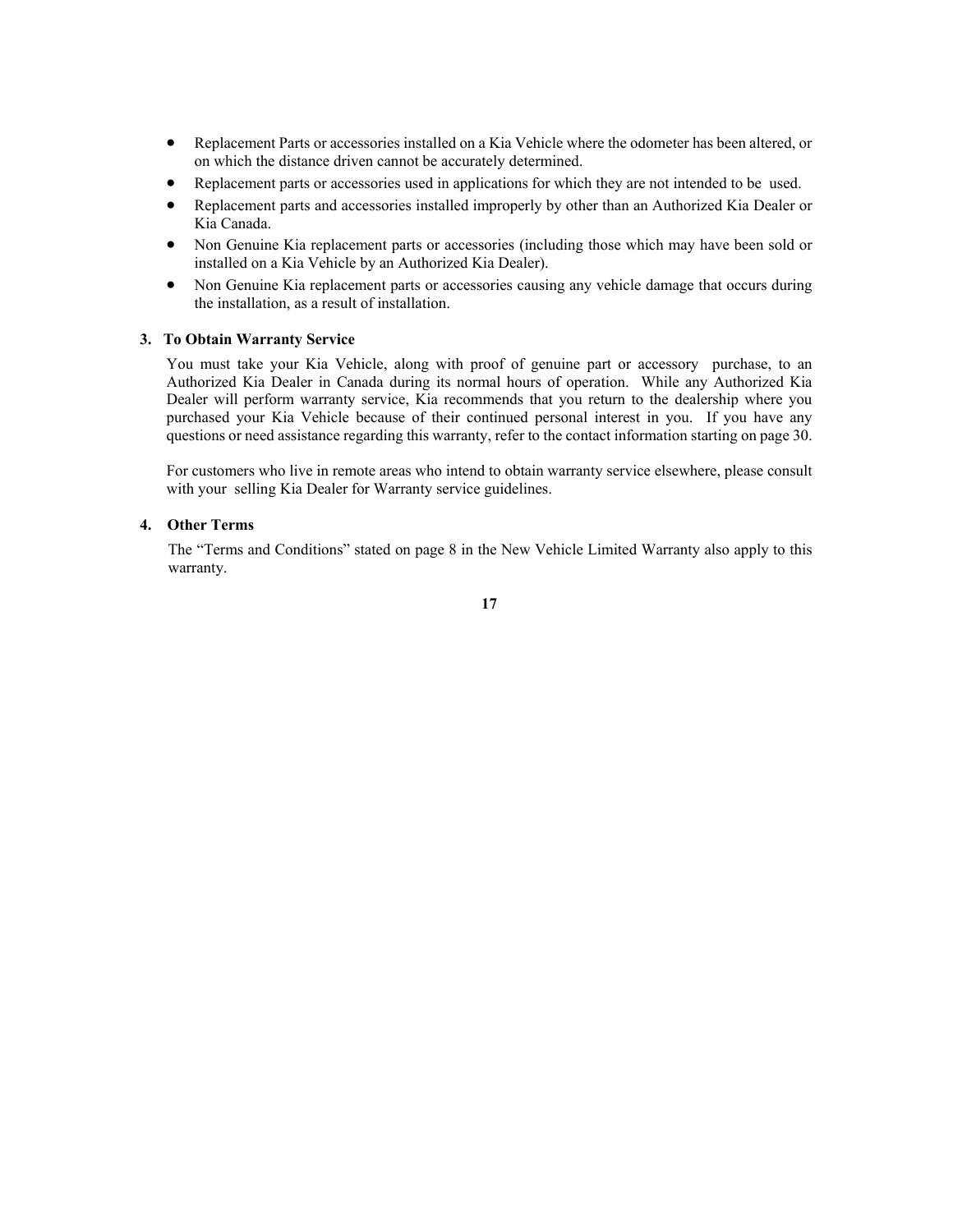## **Kia Extra Care Roadside Assistance Program**

As a valued KIA owner, you now have access to our motoring services. This section fully outlines your benefits and how to use them. Please read through it carefully.

#### **Term of coverage**

60 Months or 100,000 km, whichever occurs first.

- Mechanical Breakdown Tow
- Emergency Battery Boost
- Winching/Extrication
- Tire Change
- Gas Delivery
- Lock Out Service
- Trip Interruption Services

Note: This program covers the vehicle registered, regardless of who is driving the vehicle.

#### **EMERGENCY ROAD SERVICE**

Available 24 hours a day, 7 days a week from anywhere in Canada or continental United States by dialing:

## **1-866-444-5421**

#### **EMERGENCY ROAD SERVICE**

As a member of the KIA EXTRA CARE ROADSIDE ASSISTANCE program, you don't have to worry about where you can obtain assistance when mishaps requiring an emergency boost or mechanical breakdown tow occur. Our Approved Roadside Service Facilities are there to provide you with prompt, efficient service and to help get you to your closest KIA Dealership. If there is no KIA Dealership within 100 kilometres, your vehicle will be towed to the closest approved repair facility. Road service coverage is available across Canada and the continental United States.

If you decide not to use a KIA Approved Roadside Service, you may choose your own service provider and submit a claim for reimbursement for up to \$100 per incident. KIA EXTRA CARE ROADSIDE ASSISTANCE does not pay for related parts, labour, or repairs.

The KIA EXTRA CARE ROADSIDE ASSISTANCE program covers the service provider to travel up to 100 km. In rare cases where the service provider must travel more than 100 km, you may be asked to pay the difference.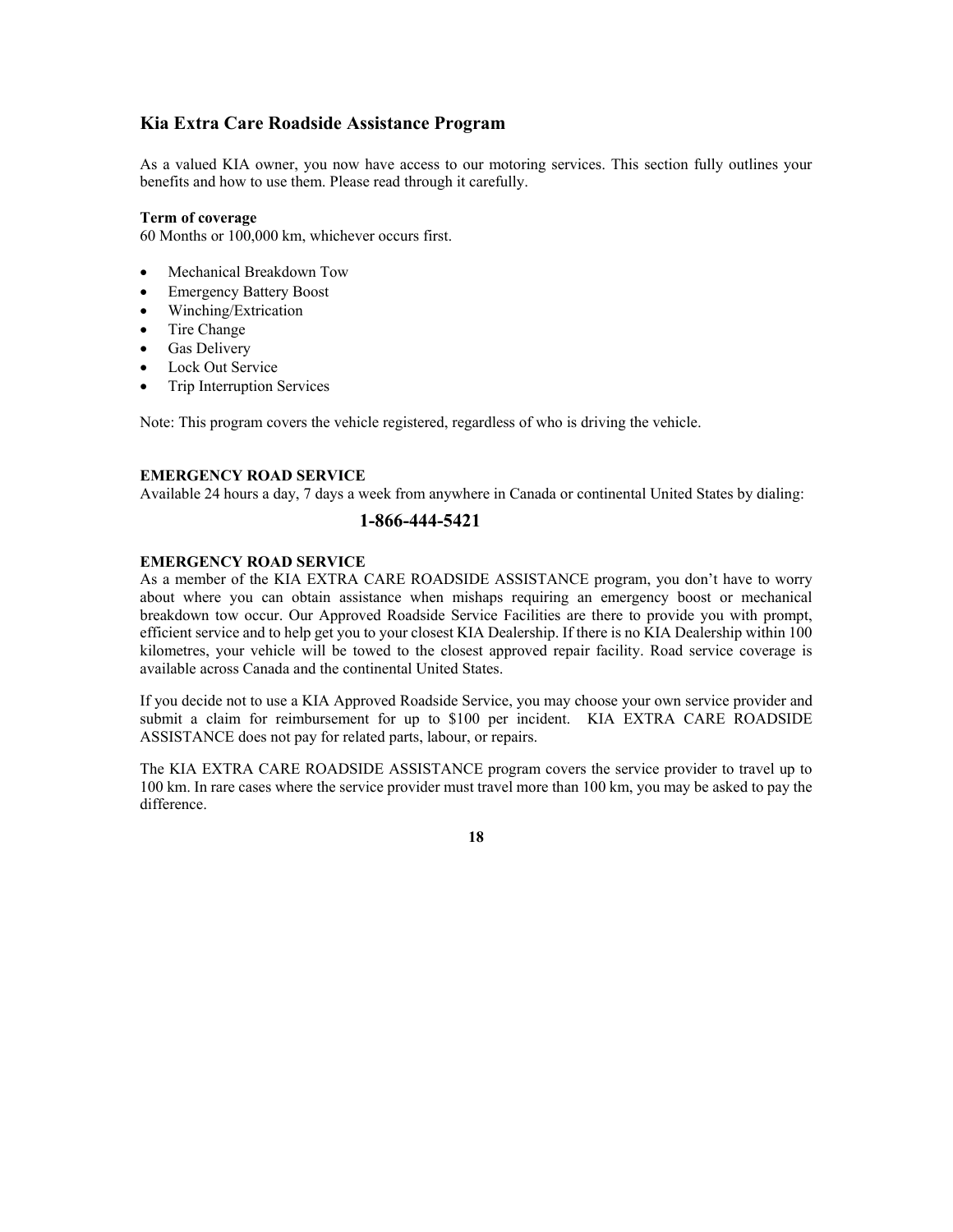#### **Emergency Boost**

If your KIA's battery is discharged, a service provider will be dispatched to your location to boost your vehicle.

#### **Emergency Breakdown Towing**

KIA EXTRA CARE ROADSIDE ASSISTANCE will be there should your KIA experience a mechanical breakdown and not be able to proceed under its own power. You are covered should you need a towing service to move your KIA from the place of mechanical breakdown to the nearest KIA Dealership or approved repair facility within 100 km.

#### **Winching/Extrication**

If your KIA becomes stuck in a ditch, mud or snow, KIA EXTRA CARE ROADSIDE ASSISTANCE will dispatch an approved service provider to winch or extricate your vehicle, provided that it can proceed under its own power after the service has been performed. The vehicle must be accessible and located on, or adjacent to, a publicly maintained roadway.

If your vehicle is unable to proceed under its own power after extrication, you will be responsible for all costs in winching and towing your vehicle.

#### **Tire Change**

The service provider can provide air service or remove your flat tire and install your spare. The spare tire must be inflated and in sound working order. If you do not have an operable spare tire, your vehicle will be towed to the nearest KIA Dealership or approved repair facility.

#### **Gas Delivery**

The service provider will deliver up to 10 L of gas so that you can proceed to the nearest service station. The cost of the fuel is covered. In areas where the transportation of fuel is prohibited, your vehicle will be towed to the closest service station.

#### **Lockout Service**

If you have locked your keys in your vehicle, a service provider will be dispatched to attempt to gain entry to your vehicle. Please note that the owner assumes all responsibility for any damages to the vehicle as a result of the entry attempt. **Note: In order to obtain service, you must remain with your vehicle. The approved provider will not provide service to an unattended vehicle.**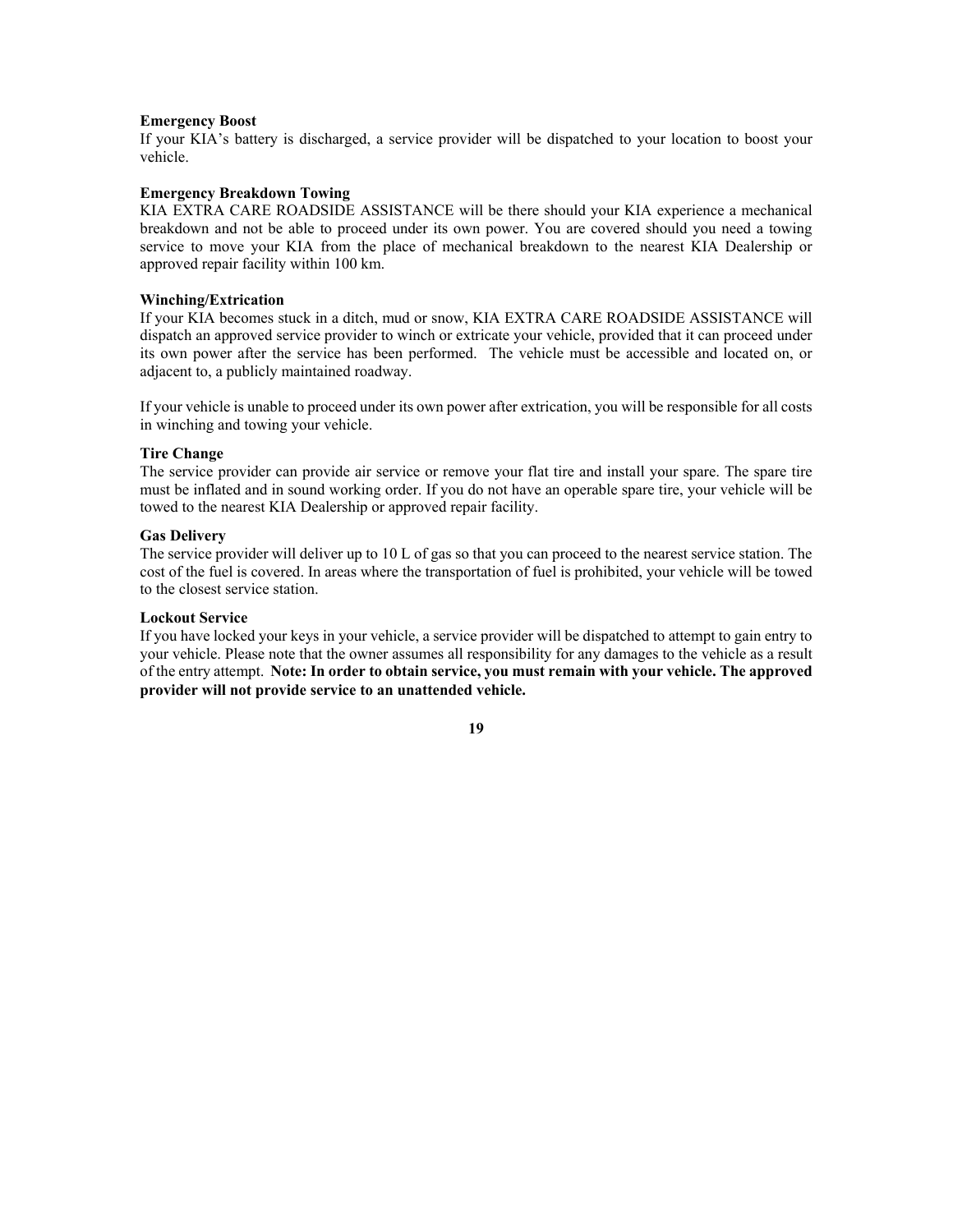#### **Trip Interruption Services (Away from Home)**

In the event of a mechanical breakdown, KIA EXTRA CARE ROADSIDE ASSISTANCE will reimburse you for the emergency expenses outlined below if:

- 1 The registered vehicle broke down more than 100 km from home; and
- 2 The vehicle was unable to proceed under its own power; and
- 3 The vehicle was towed from the site of the mechanical breakdown to the closest KIA Dealership or repair facility within 100 km of the location of the mechanical breakdown.

#### **Note: Accidents do not qualify for trip interruption. The total of combined benefits is up to \$100 per day to a maximum of \$300 Canadian per mechanical breakdown**.

#### **Accommodation**

Reimbursement consideration will be made for hotel/motel accommodations as required in the vicinity of the mechanical breakdown while you and your passengers await repairs to make your vehicle roadworthy.

#### **Meals**

Reimbursement consideration will be made for meals as required in the vicinity of the major mechanical breakdown while you and your passengers await repairs to your vehicle.

#### **Transportation**

Should you wish to continue on to your destination or return home, KIA EXTRA CARE ROADSIDE ASSISTANCE will consider reimbursement for commercial transportation (taxi, bus, train or plane) to your original destination or your home. **Rental vehicles do not qualify as commercial transportation**.

Note: Trip Interruption Services must be engaged by you within seventy-two (72) hours after the mechanical breakdown in order for you to be eligible for reimbursement for the above benefits. The cost of parts, mechanical repairs, and labour are not eligible for reimbursement.

#### **How to Claim (Reimbursement Option)**

- 1 Contact KIA EXTRA CARE ROADSIDE ASSISTANCE within thirty (30) days of the date of receiving roadside assistance.
- 2 Please indicate the cause and location of the breakdown.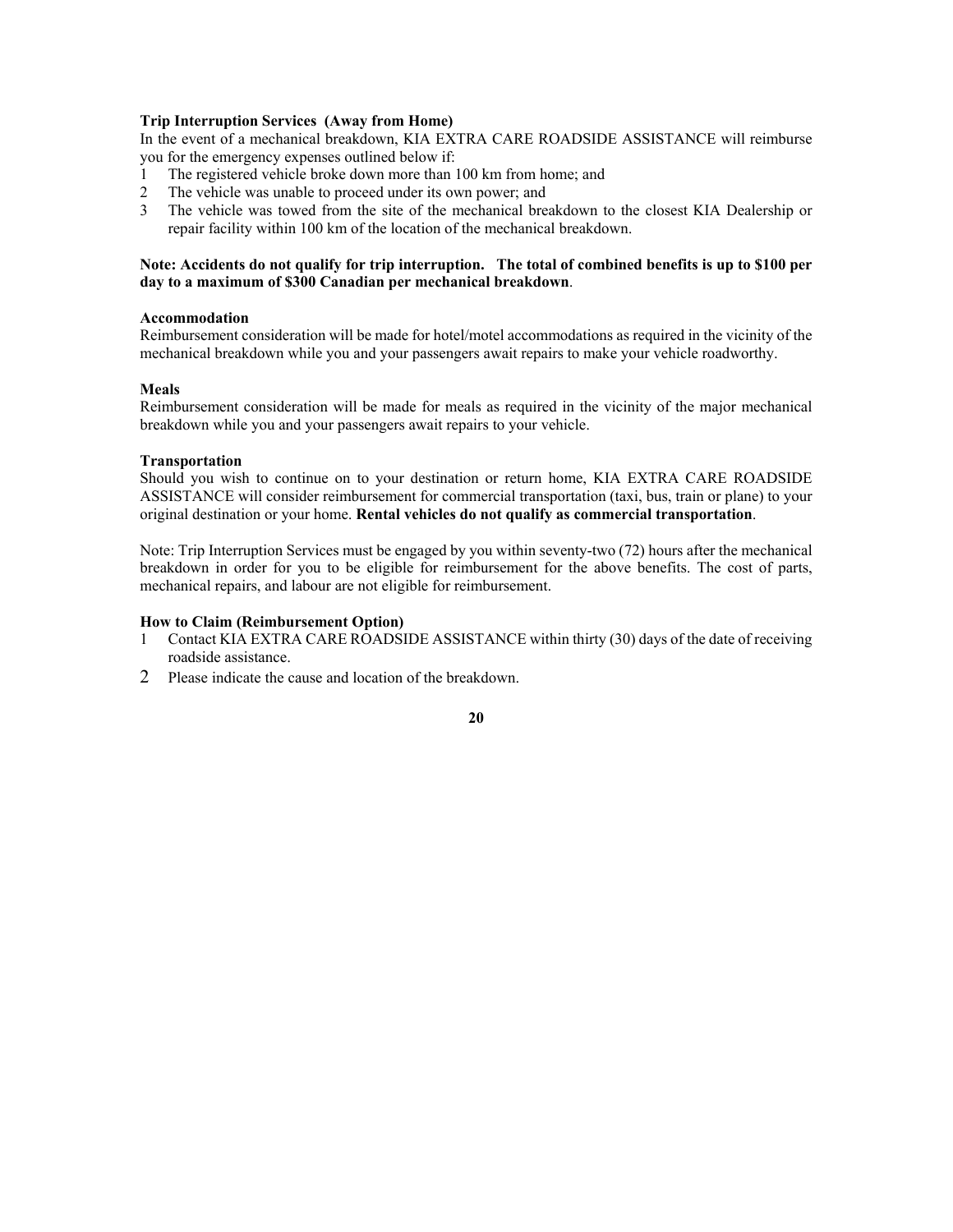3 Enclose the original receipts from the expenses being claimed and/or a copy of the detailed KIA automobile repair shop or an approved repair shop invoice and towing receipt (if the vehicle was not towed by KIA Extra Care Roadside Assistance) indicating the amount of the applicable service. Send your reimbursement request to:

#### KIA EXTRA CARE ROADSIDE ASSISTANCE 248 Pall Mall Street, P.O. Box 5845 London, Ontario N6A 4T4

4 Upon receipt and confirmation of this information, KIA EXTRA CARE ROADSIDE ASSISTANCE will send you a reimbursement cheque in accordance with terms and conditions of the program.

#### **Membership Agreement and General Conditions**

KIA EXTRA CARE ROADSIDE ASSISTANCE agrees to provide services to the registered KIA vehicle specified by the Vehicle Identification Number and the benefits as listed in this section, subject to the terms and conditions as defined in this manual.

#### **General Conditions**

"Vehicle" definition - For the purpose of this manual, "Vehicle" shall mean a KIA motor vehicle registered for membership in the program.

All KIA vehicles must be plated and insured to qualify for coverage under this program. Coverage commences on the warranty start date as registered with KIA Canada Inc.

KIA EXTRA CARE ROADSIDE ASSISTANCE does not extend to vehicles for hire (taxis, courier vehicles etc…), vehicles that have dealer plates and vehicles not meant to be driven on public roads.

Only originals of receipts and/or charge card copies submitted by you will be accepted for consideration for reimbursement. Originals will be returned upon request.

#### **Note: Any alterations on bills for service will render them invalid for claims reimbursement.**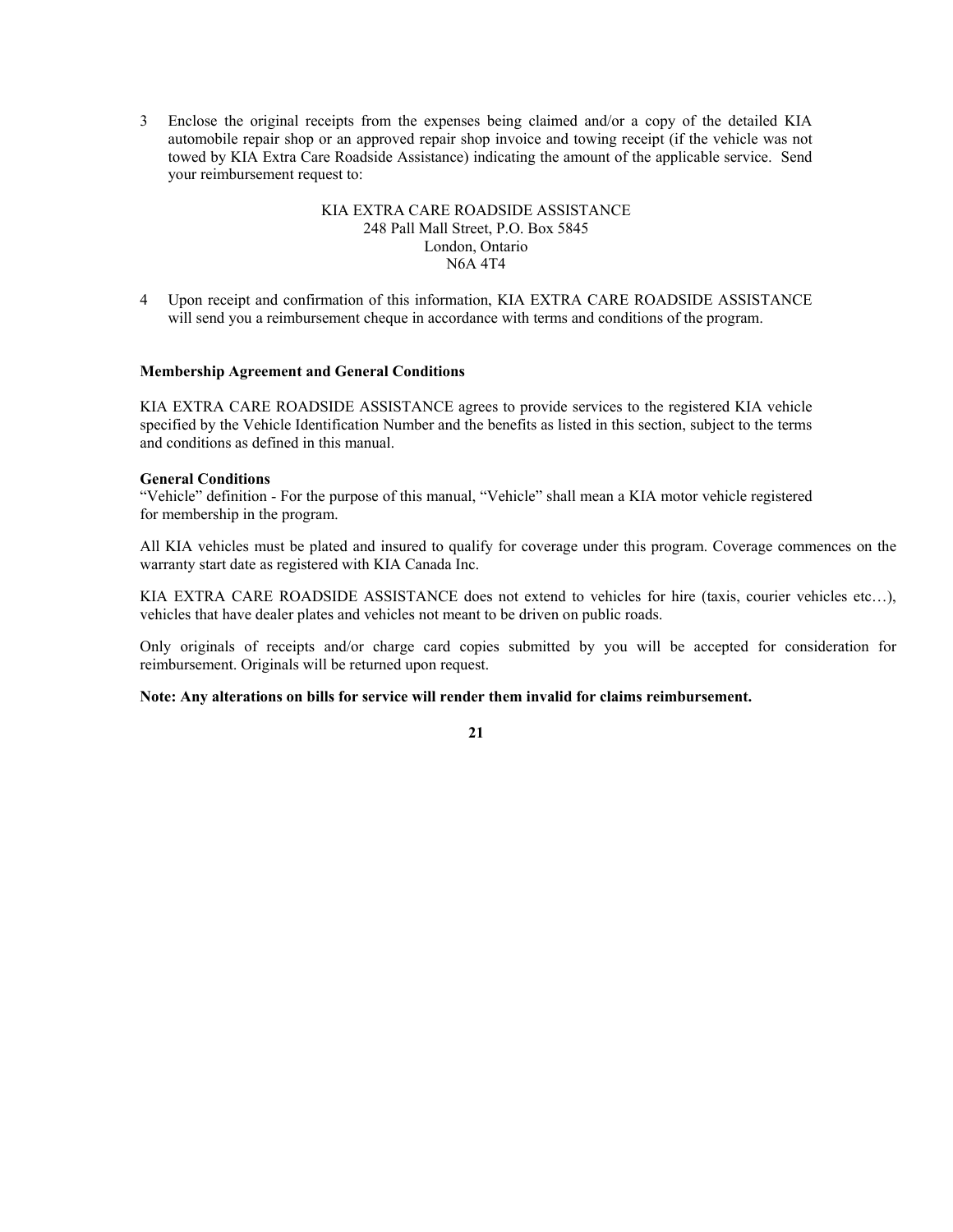#### **Benefits will not be provided:**

- 1 Where there is any indication at the time of the incident of your consumption of alcoholic beverages or narcotics, or where the driver is not in possession of a valid driver's license.
- 2 When a vehicle is not registered or not covered by Public Liability and Property Damage automobile insurance.
- 3 In the event that charges are attributed to an incident that occurred while you were committing, or attempting to commit a criminal offence.
- 4 When your claim arises out of an incident which occurs while your membership with KIA EXTRA CARE ROADSIDE ASSISTANCE is not in force or where you did not incur any expense.

#### **Summary**

It's important to us that you understand your coverage.

You should be aware your coverage does not apply to:

- Unplated / uninsured vehicles.
- Cost of parts, repairs, labour, storage or impound charges.
- Vehicles driven into an area not publicly maintained or inaccessible to the service vehicle (such as beaches, frozen lakes, recreational areas, construction sites, open fields, private roads). Cross country, logging, auto cross and any other form of off-road use is not covered.
- Towing from one repair facility to another.
- A second tow or repeat boosts for the same mechanical breakdown
- Service to any vehicle not covered by KIA EXTRA CARE ROADSIDE ASSISTANCE 's definition of "vehicle" as stated in the General Conditions in this section.
- Service to unattended vehicles.
- Shovelling or the removal of snow to free a vehicle.
- Repeated service calls for a vehicle, which in the opinion of KIA EXTRA CARE ROADSIDE ASSISTANCE requires maintenance or repairs.
- Costs which are covered under your regular vehicle insurance.
- Transporting you to your disabled vehicle or to your home after service has been rendered, except as otherwise specified.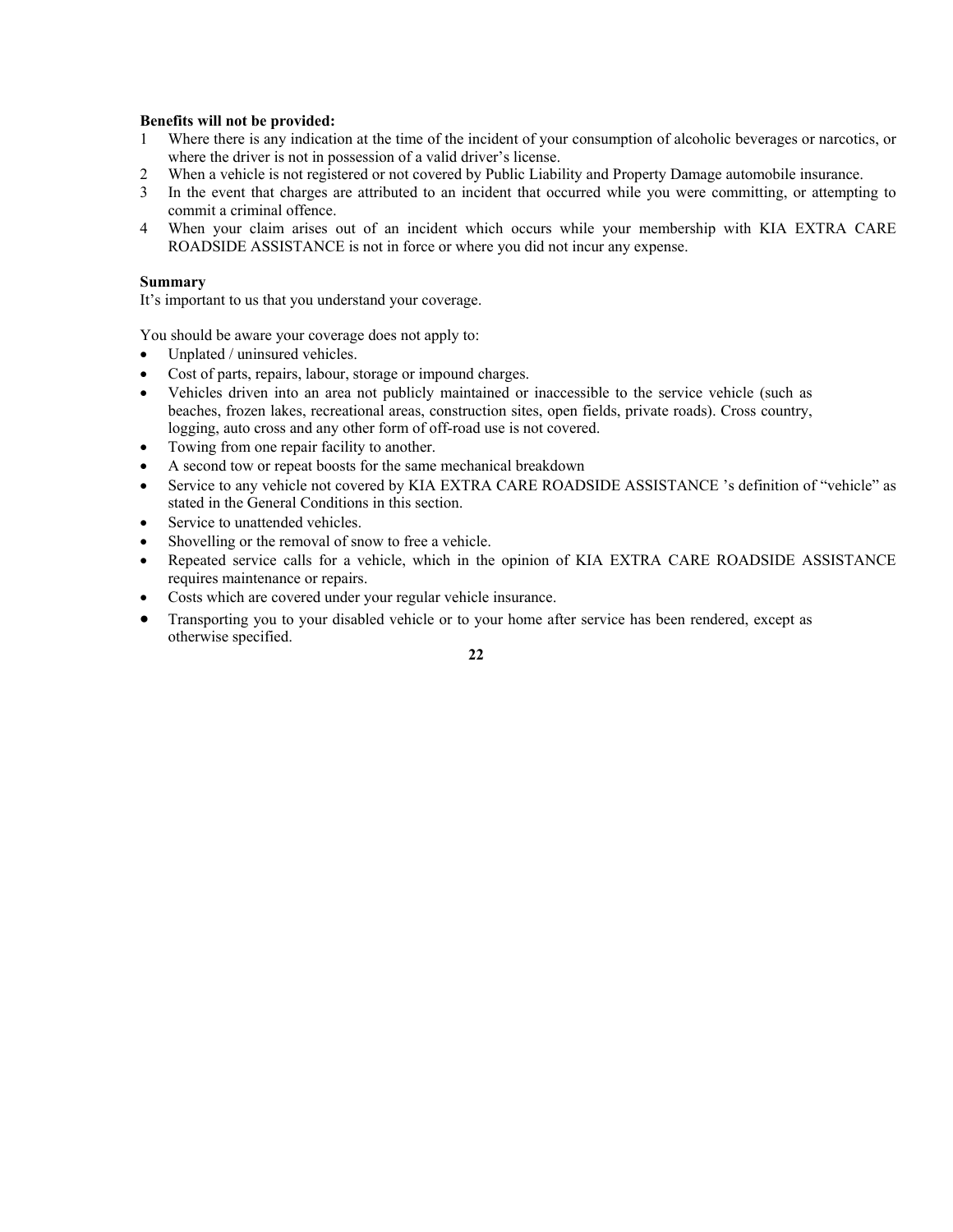KIA EXTRA CARE ROADSIDE ASSISTANCE reserves the right to decline any claim presented for payment later than thirty (30) days from the date service was performed or any claim not in conformity with the conditions of membership as stated in this section.

The services contracted for shall not cover or include emergency claims caused directly or indirectly, wholly or partly, by war, riot, floods, invasion, insurrection, civil commotion or while the vehicle is being used in military or police service.

KIA EXTRA CARE ROADSIDE ASSISTANCE is not a warranty but a service provided to you as part of the KIA commitment to minimize unforeseen vehicle operation inconvenience.

KIA EXTRA CARE ROADSIDE ASSISTANCE reserves the right to decline payment of services and/or terminate membership when, in KIA EXTRA CARE's opinion, there is deemed to be abuse or excessive use of KIA EXTRA CARE ROADSIDE ASSISTANCE's services.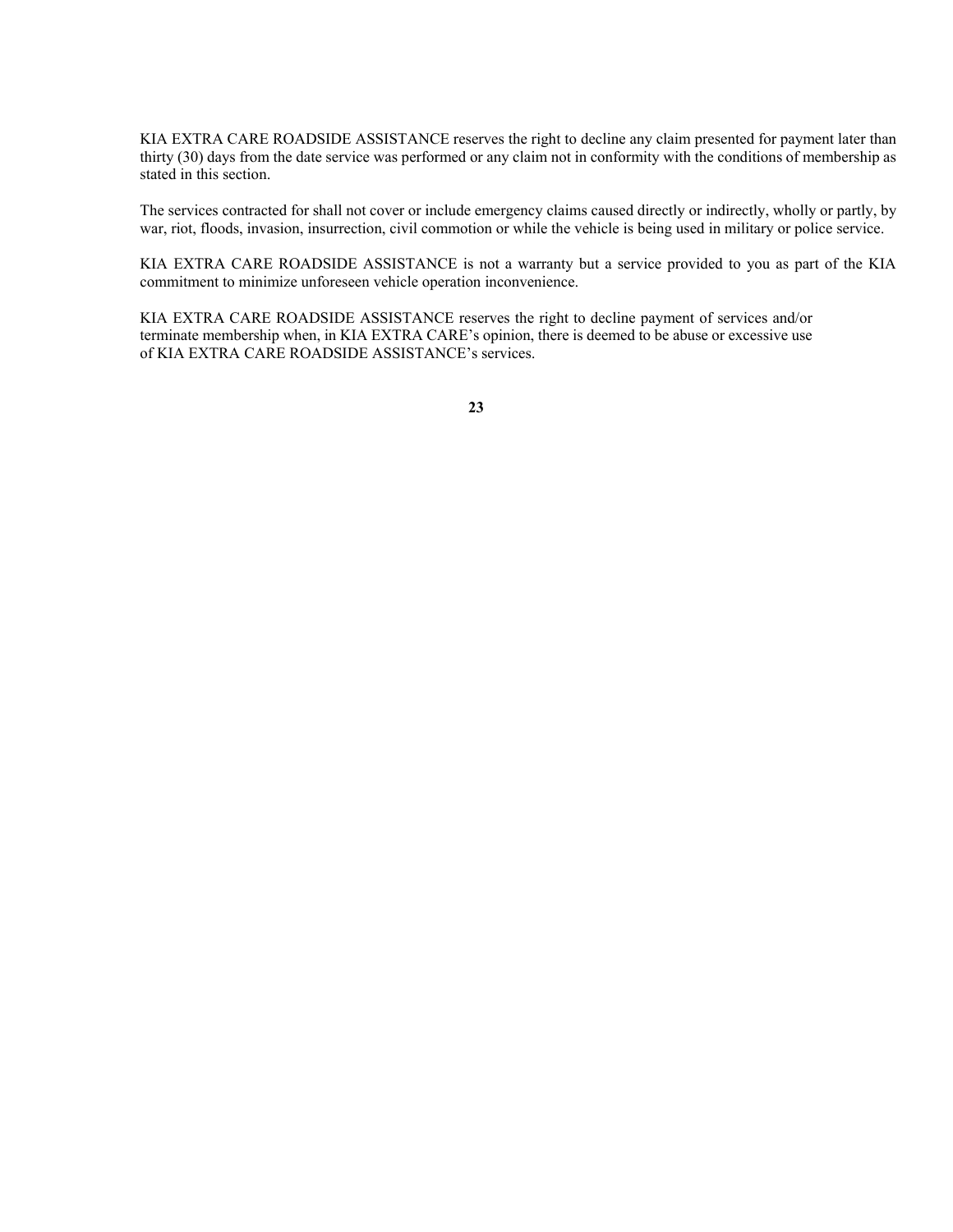## **Scheduled Maintenance Record**

The service records on this and the following pages have been designed to include the signature of your Authorized Dealer representative. This signed form is evidence of completion of maintenance services and should be kept with the receipts, repair orders and invoices, in the glove box. All records should be given to any subsequent owner of the Kia Vehicle. Claims made during the warranty term will not qualify under the warranty if resulting from lack of maintenance rather than from defective material and/or workmanship.

#### **Scheduled Maintenance Intervals**

For full description of your routine maintenance schedule, refer to your Owner's Manual.

| <b>Pre-Delivery Inspection</b> |
|--------------------------------|
| Kilometres:                    |
| R.O. Number:                   |
| Date:                          |
| Authorized:                    |
| Signature:                     |
| Dealership:                    |
|                                |
| Service #1                     |

| 90 VILC #1     |  |
|----------------|--|
| Kilometres:    |  |
| $R.O.$ Number: |  |
| Date:          |  |
| Authorized:    |  |
| Signature:     |  |
| Dealership:    |  |

**Service #2** 

| Kilometres:  |  |
|--------------|--|
| R.O. Number: |  |
| Date:        |  |
| Authorized:  |  |
| Signature:   |  |
| Dealership:  |  |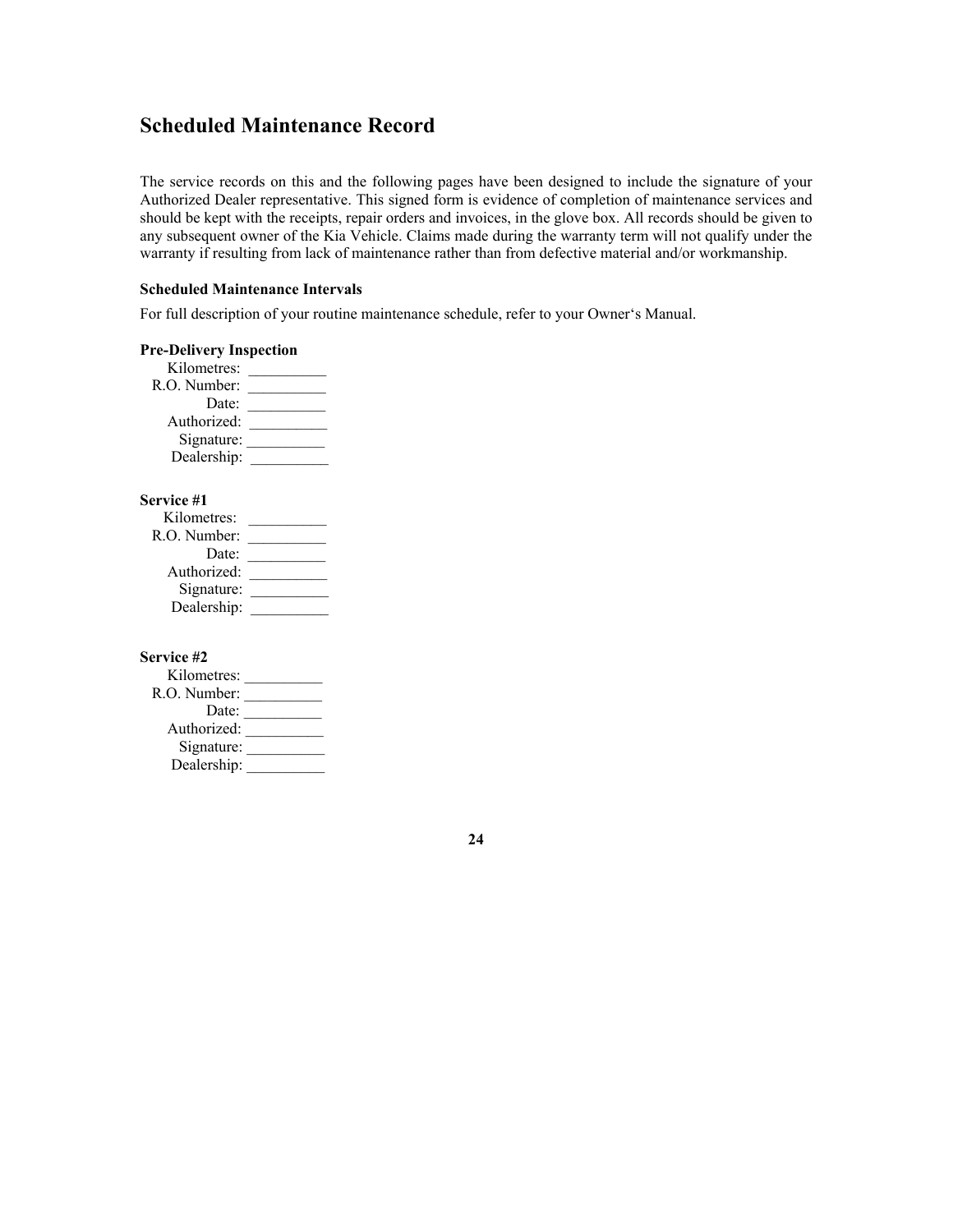| Service #3   | Service #6   |
|--------------|--------------|
| Kilometres:  | Kilometres:  |
| R.O. Number: | R.O. Number: |
| Date:        | Date:        |
| Authorized:  | Authorized:  |
| Signature:   | Signature:   |
| Dealership:  | Dealership:  |

## Service #4

| Kilometres:  | Kilometres:  |
|--------------|--------------|
| R.O. Number: | R.O. Number: |
| Date:        | Date:        |
| Authorized:  | Authorized:  |
| Signature:   | Signature:   |
| Dealership:  | Dealership:  |

| Kilometres:  |  |
|--------------|--|
| R.O. Number: |  |
| Date:        |  |
| Authorized:  |  |
| Signature:   |  |
| Dealership:  |  |
|              |  |

| Kilometres:  |  |
|--------------|--|
| R.O. Number: |  |
| Date:        |  |
| Authorized:  |  |
| Signature:   |  |
| Dealership:  |  |
|              |  |

## Service #7

| Kilometres:  | Kilometres:  |
|--------------|--------------|
| R.O. Number: | R.O. Number: |
| Date:        | Date:        |
| Authorized:  | Authorized:  |
| Signature:   | Signature:   |
| Dealership:  | Dealership:  |

### Service #5 Service #8

| Kilometres:  | Kilometres:  |
|--------------|--------------|
| R.O. Number: | R.O. Number: |
| Date:        | Date:        |
| Authorized:  | Authorized:  |
| Signature:   | Signature:   |
| Dealership:  | Dealership:  |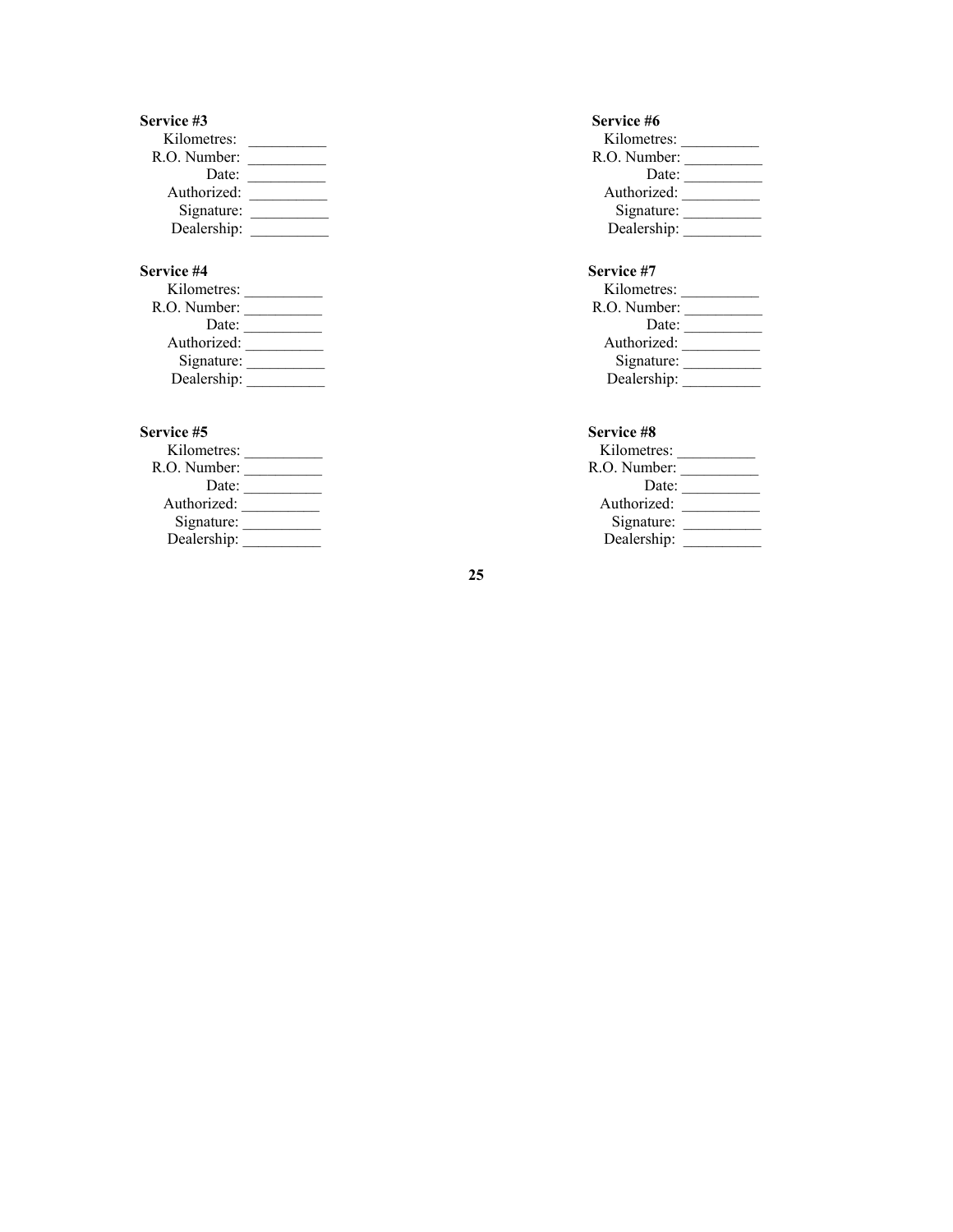| Service #9   | Service #12  |
|--------------|--------------|
| Kilometres:  | Kilometres:  |
| R.O. Number: | R.O. Number: |
| Date:        | Date:        |
| Authorized:  | Authorized:  |
| Signature:   | Signature:   |
| Dealership:  | Dealership:  |

| Kilometres:  | Kilometres:  |
|--------------|--------------|
| R.O. Number: | R.O. Number: |
| Date:        | Date:        |
| Authorized:  | Authorized:  |
| Signature:   | Signature:   |
| Dealership:  | Dealership:  |

| Kilometres:  | Kilometres:  |
|--------------|--------------|
| R.O. Number: | R.O. Number: |
| Date:        | Date:        |
| Authorized:  | Authorized:  |
| Signature:   | Signature:   |
| Dealership:  | Dealership:  |

| Kilometres:  |  |
|--------------|--|
| R.O. Number: |  |
| Date:        |  |
| Authorized:  |  |
| Signature:   |  |
| Dealership:  |  |
|              |  |

# **Service #10** Service #13<br> **Service #13 Service #13**

| K <sub>1</sub> lometres: | K <sub>1</sub> lometres: |
|--------------------------|--------------------------|
| R.O. Number:             | R.O. Number:             |
| Date:                    | Date:                    |
| Authorized:              | Authorized:              |
| Signature:               | Signature:               |
| Dealership:              | Dealership:              |

## **Service #11 Service #14**

| K <sub>1</sub> lometres: | K <sub>1</sub> lometres: |
|--------------------------|--------------------------|
| R.O. Number:             | R.O. Number:             |
| Date:                    | Date:                    |
| Authorized:              | Authorized:              |
| Signature:               | Signature:               |
| Dealership:              | Dealership:              |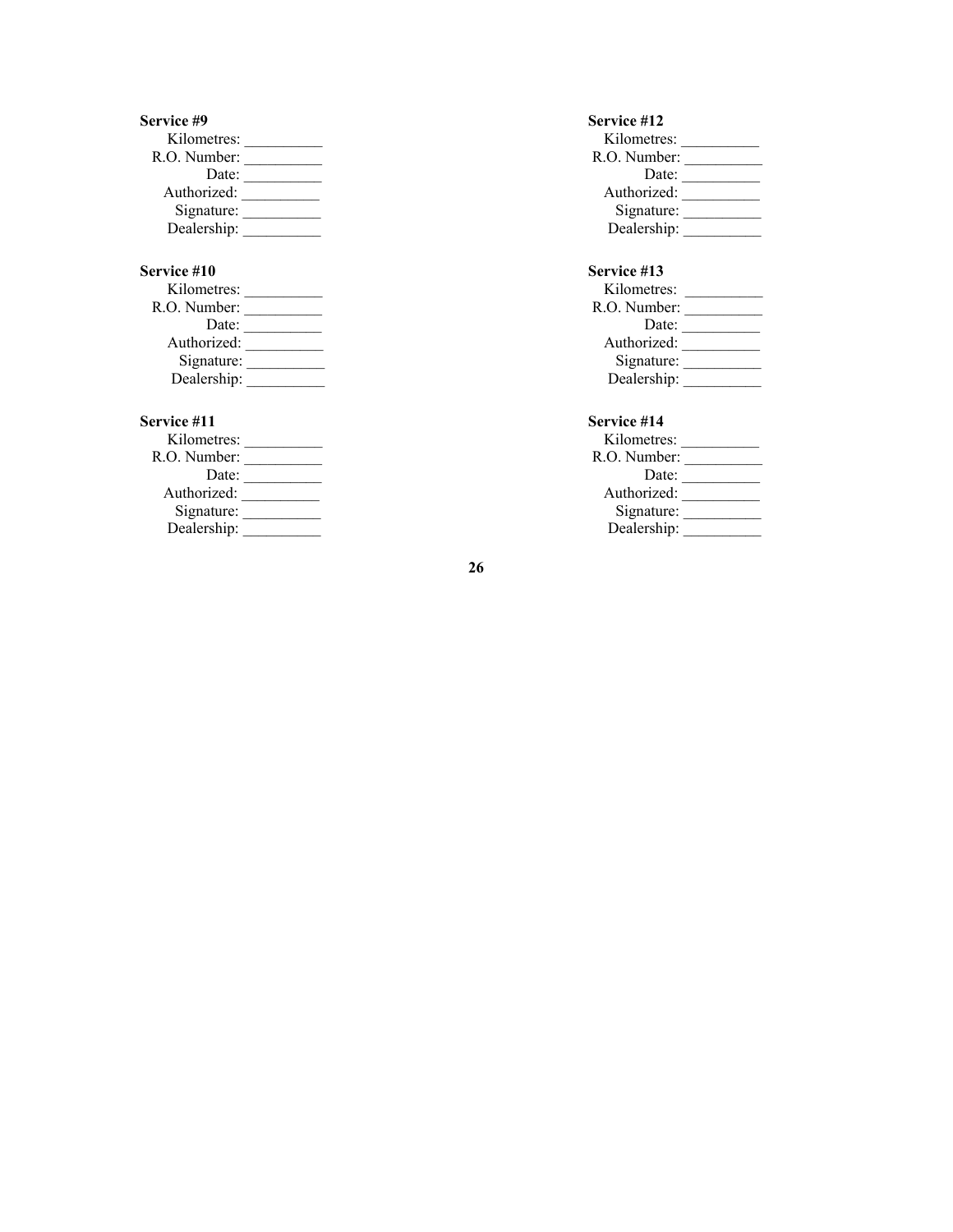| Service #15  | Service #18  |
|--------------|--------------|
| Kilometres:  | Kilometres:  |
| R.O. Number: | R.O. Number: |
| Date:        | Date:        |
| Authorized:  | Authorized:  |
| Signature:   | Signature:   |
| Dealership:  | Dealership:  |

## **Service #16** Service #19

| Kilometres:  | Kilometres:  |
|--------------|--------------|
| R.O. Number: | R.O. Number: |
| Date:        | Date:        |
| Authorized:  | Authorized:  |
| Signature:   | Signature:   |
| Dealership:  | Dealership:  |

| Kilometres:  | Kilometres:  |
|--------------|--------------|
| R.O. Number: | R.O. Number: |
| Date:        | Date:        |
| Authorized:  | Authorized:  |
| Signature:   | Signature:   |
| Dealership:  | Dealership:  |

| Kilometres:  |  |
|--------------|--|
| R.O. Number: |  |
| Date:        |  |
| Authorized:  |  |
| Signature:   |  |
| Dealership:  |  |
|              |  |

| Kilometres:  | Kilometres:  |
|--------------|--------------|
| R.O. Number: | R.O. Number: |
| Date:        | Date:        |
| Authorized:  | Authorized:  |
| Signature:   | Signature:   |
| Dealership:  | Dealership:  |

## **Service #17** Service #20

| K <sub>1</sub> lometres: | K <sub>1</sub> lometres: |
|--------------------------|--------------------------|
| R.O. Number:             | R.O. Number:             |
| Date:                    | Date:                    |
| Authorized:              | Authorized:              |
| Signature:               | Signature:               |
| Dealership:              | Dealership:              |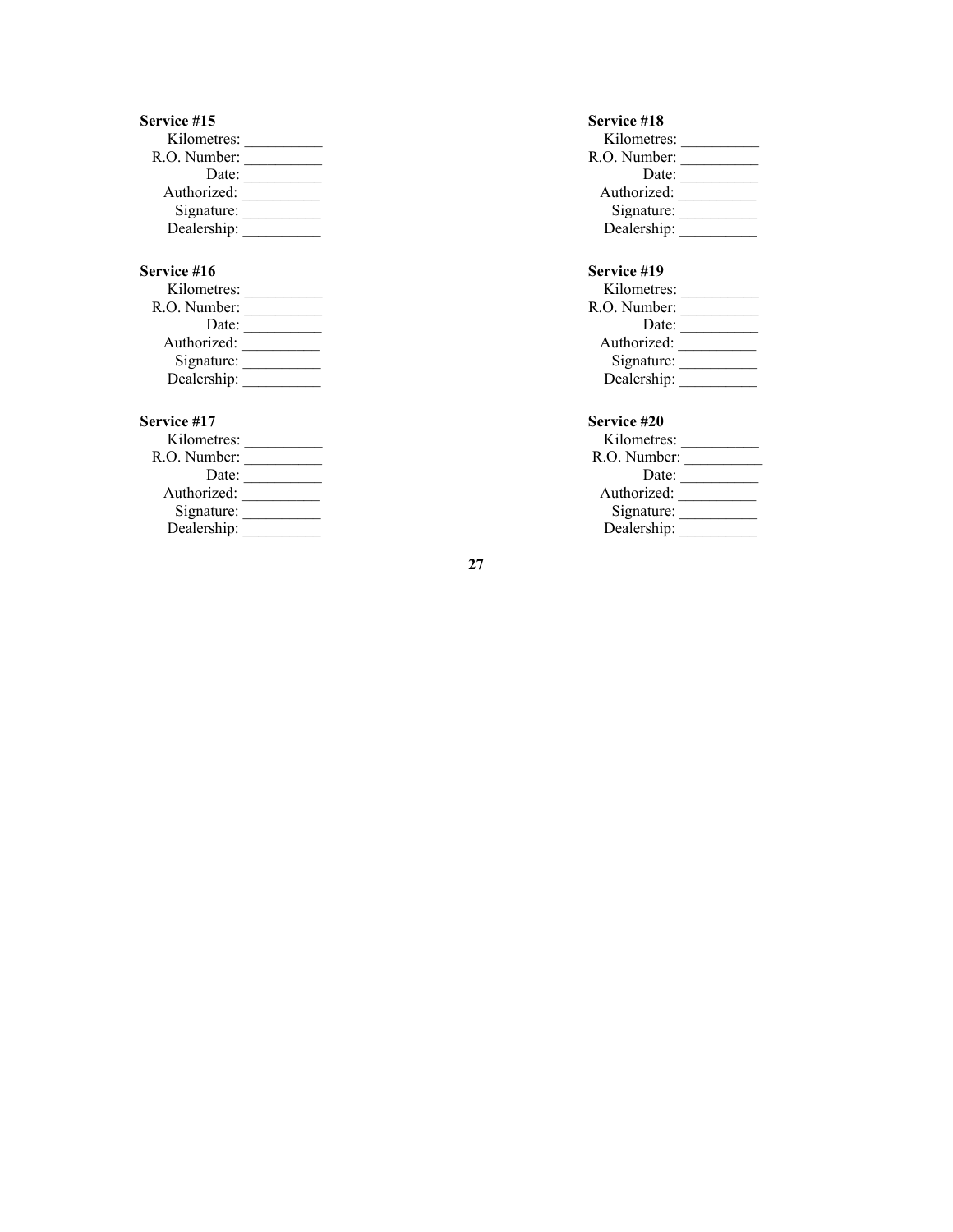## **CONSUMER AFFAIRS PROCEDURES**

## **Kia Owner Satisfaction and Assistance**

Kia Canada Inc. and your Kia Dealer are dedicated to serving all of your automotive needs. Your complete satisfaction is our primary concern. Your Kia Dealer is equipped assist you with your vehicle purchase, parts, and service maintenance requirements.

Normally, any questions or concerns with the purchase transaction or the operation of your vehicle will be resolved by your Dealership's Sales or Service Departments. Sometimes, however, despite the best intentions of all concerned, misunderstandings can occur. If your concern has not been resolved to your satisfaction, the following steps should be taken:

## **STEP ONE:**

Discuss your concern with the appropriate department Manager at the Dealership: the Sales Manager, the Service Manager or the Parts Manager. Normally, concerns can be resolved through this step.

## **STEP TWO:**

 If the problem has already been reviewed with the Sales, Service, or Parts Manager, and your concern is still not resolved, contact the General Manager or the owner of the Dealership.

## **STEP THREE:**

If necessary, contact Kia Canada's Consumer Affairs Department using our toll free number:

## **1-877-KIA-AUTO (1-877- 542-2886)**

For prompt assistance, please have the following information available for the Consumer Affairs Representative:

- Vehicle Identification Number (This is available from the vehicle registration, or the plate above the top left of the instrument panel and visible through the windshield.)
- Your vehicle's delivery date and present odometer reading.
- Dealership name and location.
- The nature of the problem or cause of dissatisfaction.

The information will be reviewed by Kia's Consumers Affairs Department, along with the Kia District Manager for your area to ensure that all possible measures have been taken to ensure a satisfactory resolution.

When contacting Kia Canada, please remember that your concern will likely be resolved at the Kia Dealership, using the Dealer's facilities, equipment, and personnel. Please ensure that you have followed step One and Two first, if you have a concern.

Kia encourages customers to call our toll free number for assistance. However, if a customer wishes to write to Kia Canada, the letter should be addressed to **Kia Canada Consumers Affairs Deparment** with the above information at:

> **180 Foster Crescent Mississauga, Ontario. L5R 4J5 or consumer@kia.ca 28**